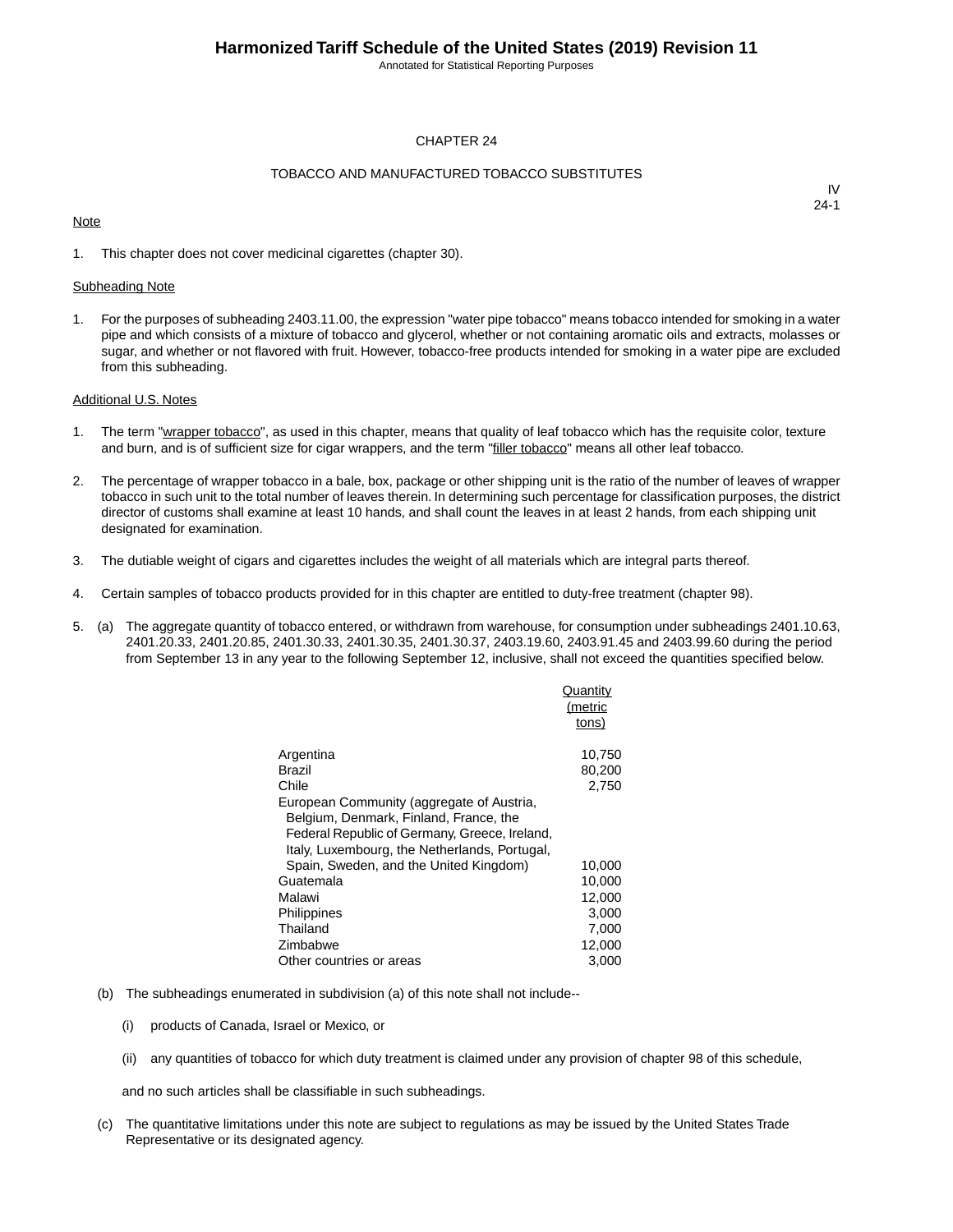Annotated for Statistical Reporting Purposes

Additional U.S. Notes (con.) IV 24-2

- (d) Notwithstanding any other provision of this note, imports of tobacco, other than the product of Canada, Israel or Mexico, shall be eligible for the rates of duty provided in, and shall be classified in, the subheadings specified in paragraph (a) of this note, provided that the articles were (1) exported from the country of origin prior to September 13, 1995, and (2) imported directly from the country of origin into the customs territory of the United States, accompanied by such documentation as may be determined necessary by the Secretary of Treasury. For the purposes of this paragraph, entries of tobacco withdrawn from warehouse for consumption or entries of tobacco from foreign-trade zones shall not be determined to be imported directly from the country of origin into the customs territory of the United States.
- (e) For purposes of this chapter, imported tobaccos that are used to prepare cigarette tobaccos for marketing to the ultimate consumer to make hand-rolled cigarettes, are considered to be tobacco to be used in products other than cigarettes.
- 6. For the purposes of this chapter, the term "prepared for marketing to the ultimate consumer in the identical form and package in which imported" means that the product is imported in packaging of such sizes and labeling as to be readily identifiable as being intended for retail sale to the ultimate consumer without any alteration in the form of the product or its packaging.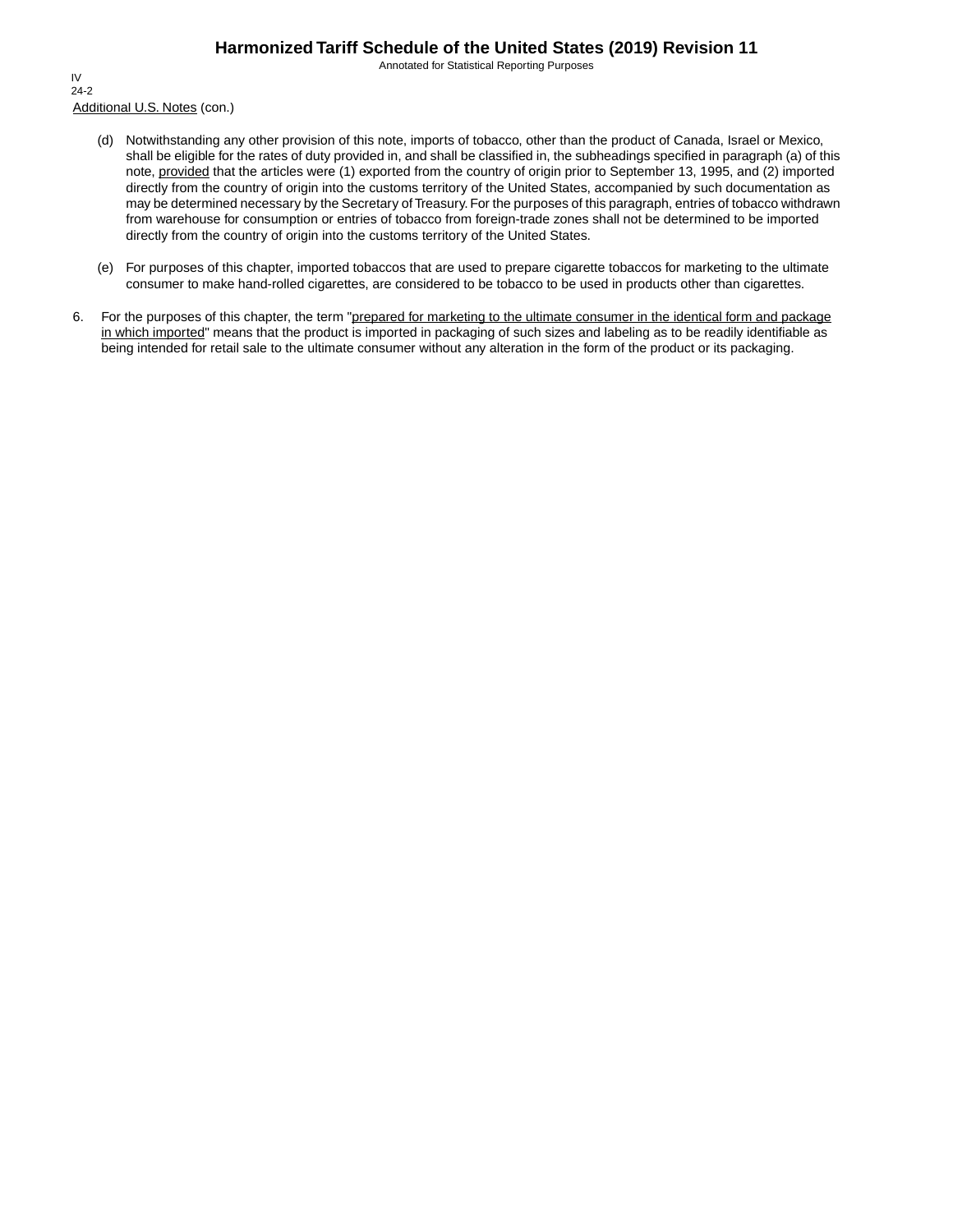Annotated for Statistical Reporting Purposes

| Heading/                    | Stat.       |                                                                                                                    | Unit           |               | Rates of Duty                                                 |                |
|-----------------------------|-------------|--------------------------------------------------------------------------------------------------------------------|----------------|---------------|---------------------------------------------------------------|----------------|
| Subheading                  | Suf-<br>fix | Article Description                                                                                                | of<br>Quantity | General       | 1                                                             | $\overline{2}$ |
| 2401                        |             | Unmanufactured tobacco (whether or not threshed or similarly                                                       |                |               | Special                                                       |                |
| 2401.10                     |             | processed); tobacco refuse:<br>Tobacco, not stemmed/stripped:<br>Containing over 35 percent wrapper tobacco:       |                |               |                                                               |                |
| 2401.10.21                  | 20          |                                                                                                                    |                | <b>I</b> Free |                                                               | \$5.02/kg      |
|                             | 40          |                                                                                                                    |                |               |                                                               |                |
| 2401.10.29                  | 20          |                                                                                                                    | .              | Free          |                                                               | \$5.02/kg      |
|                             | 40          |                                                                                                                    |                |               |                                                               |                |
|                             |             | Not containing wrapper tobacco, or not containing over<br>35 percent wrapper tobacco:<br>Oriental or Turkish type: |                |               |                                                               |                |
| 2401.10.44 00               |             |                                                                                                                    |                |               |                                                               | 77.2¢/kg       |
| 2401.10.48 00<br>2401.10.53 |             |                                                                                                                    |                | Free          |                                                               | 85¢/kg         |
|                             | 40          |                                                                                                                    |                |               |                                                               | 85¢/kg         |
|                             | 50          |                                                                                                                    |                |               |                                                               |                |
|                             |             | Other:<br>Flue-cured, burley and other light air-cured<br>leaf:                                                    |                |               |                                                               |                |
| 2401.10.61                  |             | To be used in products other than                                                                                  |                | 23.9¢/kg      | Free (A+, AU, BH,                                             | 77.2¢/kg       |
|                             |             |                                                                                                                    |                |               | CA, CL, CO, D, E,<br>IL, KR, MA, MX,<br>OM, P, PA, PE,<br>SG) |                |
|                             | 30          |                                                                                                                    |                |               |                                                               |                |
|                             | 60          |                                                                                                                    |                |               |                                                               |                |
|                             | 80          |                                                                                                                    |                |               |                                                               |                |
|                             | 90          |                                                                                                                    |                |               |                                                               |                |
|                             |             |                                                                                                                    |                |               |                                                               |                |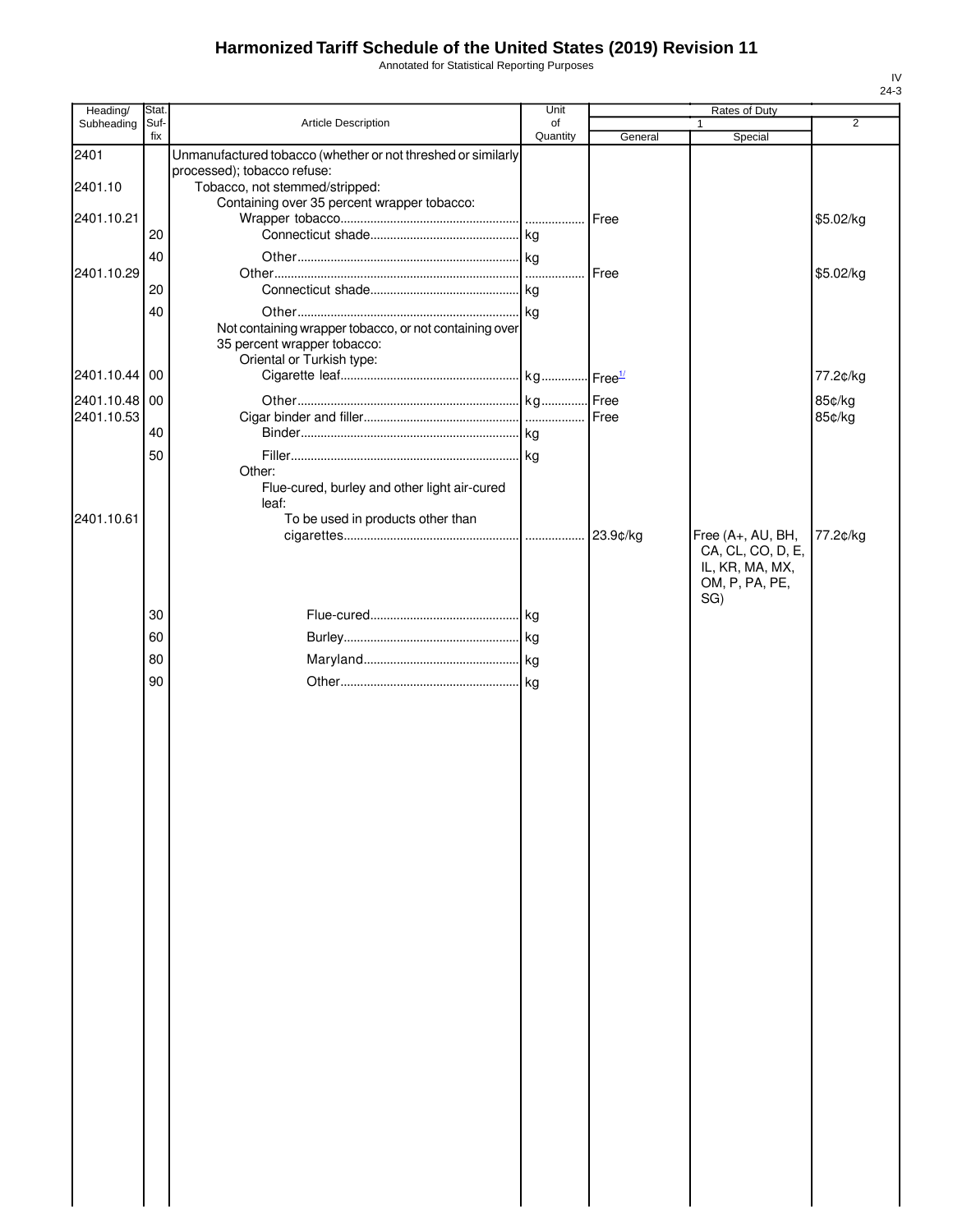Annotated for Statistical Reporting Purposes

| Heading/    | Stat.       |                                                                             | Unit           |          | Rates of Duty                      |                |
|-------------|-------------|-----------------------------------------------------------------------------|----------------|----------|------------------------------------|----------------|
| Subheading  | Suf-<br>fix | Article Description                                                         | of<br>Quantity | General  | $\mathbf{1}$<br>Special            | $\overline{2}$ |
| 2401 (con.) |             | Unmanufactured tobacco (whether or not threshed or similarly                |                |          |                                    |                |
| 2401.10     |             | processed); tobacco refuse: (con.)<br>Tobacco, not stemmed/stripped: (con.) |                |          |                                    |                |
| (con.)      |             |                                                                             |                |          |                                    |                |
|             |             | Not containing wrapper tobacco, or not containing over                      |                |          |                                    |                |
|             |             | 35 percent wrapper tobacco: (con.)<br>Other: (con.)                         |                |          |                                    |                |
|             |             | Flue-cured, burley and other light air-cured                                |                |          |                                    |                |
|             |             | leaf: (con.)                                                                |                |          |                                    |                |
|             |             | Other:<br>Described in additional U.S. note 5 to                            |                |          |                                    |                |
| 2401.10.63  |             | this chapter and entered pursuant to                                        |                |          |                                    |                |
|             |             |                                                                             |                | 23.9¢/kg | Free (A+, BH, CL,                  | 77.2¢/kg       |
|             |             |                                                                             |                |          | CO, D, E, MA, OM,                  |                |
|             |             |                                                                             |                |          | P, PA, PE, SG)<br>4.7¢/kg (KR)     |                |
|             | 30          |                                                                             |                |          |                                    |                |
|             | 60          |                                                                             |                |          |                                    |                |
|             | 80          |                                                                             |                |          |                                    |                |
|             | 90          |                                                                             |                |          |                                    |                |
| 2401.10.65  |             |                                                                             |                | 350%     | Free (BH, CA, CL,                  | 350%           |
|             |             |                                                                             |                |          | IL, MX, OM, SG)                    |                |
|             |             |                                                                             |                |          | 23.30% (P)<br>70% (KR)             |                |
|             |             |                                                                             |                |          | 93.3% (PE)                         |                |
|             |             |                                                                             |                |          | 245% (PA)                          |                |
|             |             |                                                                             |                |          | See 9912.24.05-<br>9912.24.10 (MA) |                |
|             |             |                                                                             |                |          | See 9913.24.05-                    |                |
|             |             |                                                                             |                |          | 9913.24.10 (AU)                    |                |
|             |             |                                                                             |                |          | See 9918.24.10-<br>9918.24.11 (CO) |                |
|             | 30          |                                                                             |                |          |                                    |                |
|             | 60          |                                                                             |                |          |                                    |                |
|             | 80          |                                                                             |                |          |                                    |                |
|             | 90          |                                                                             |                |          |                                    |                |
| 2401.10.95  |             |                                                                             |                | 32.7¢/kg | Free (A, AU, BH,                   | 85¢/kg         |
|             |             |                                                                             |                |          | CA, CL, CO, D, E,                  |                |
|             |             |                                                                             |                |          | IL, MA, MX, OM, P,<br>PA, PE, SG)  |                |
|             |             |                                                                             |                |          | 6.5¢/kg (KR)                       |                |
|             | 10          | Fire-cured Kentucky and Tennessee kg                                        |                |          |                                    |                |
|             | 15          | Dark-air cured Kentucky and                                                 |                |          |                                    |                |
|             |             |                                                                             |                |          |                                    |                |
|             | 20          |                                                                             |                |          |                                    |                |
|             | 25          |                                                                             |                |          |                                    |                |
|             | 30          |                                                                             |                |          |                                    |                |
|             | 60          |                                                                             |                |          |                                    |                |
|             |             |                                                                             |                |          |                                    |                |
|             |             |                                                                             |                |          |                                    |                |
|             |             |                                                                             |                |          |                                    |                |
|             |             |                                                                             |                |          |                                    |                |
|             |             |                                                                             |                |          |                                    |                |
|             |             |                                                                             |                |          |                                    |                |
|             |             |                                                                             |                |          |                                    |                |
|             |             |                                                                             |                |          |                                    |                |
|             |             |                                                                             |                |          |                                    |                |
|             |             |                                                                             |                |          |                                    |                |
|             |             |                                                                             |                |          |                                    |                |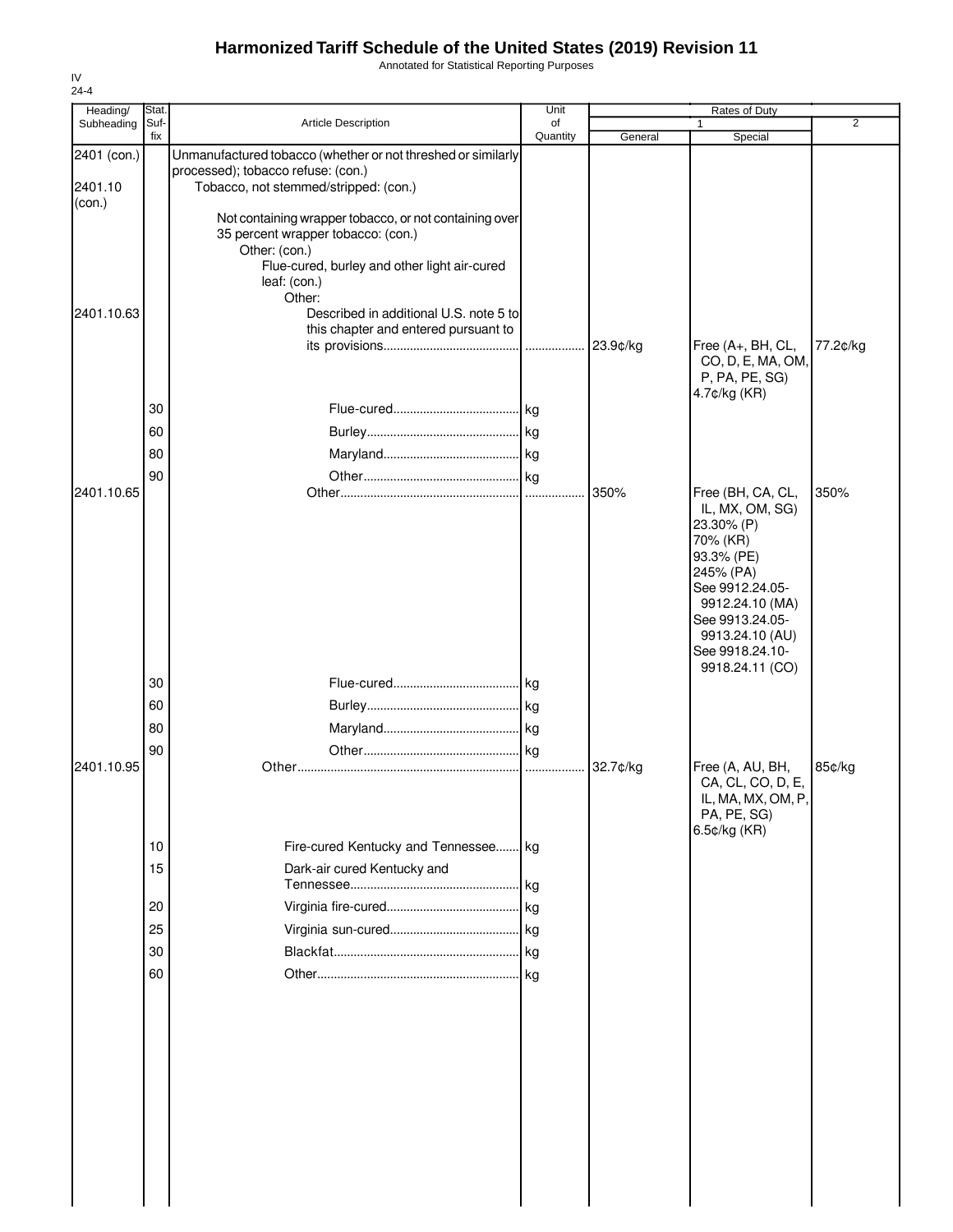Annotated for Statistical Reporting Purposes

| Heading/      | Stat.       |                                                                                                                           | Unit           |         | Rates of Duty                                                                      |                |
|---------------|-------------|---------------------------------------------------------------------------------------------------------------------------|----------------|---------|------------------------------------------------------------------------------------|----------------|
| Subheading    | Suf-<br>fix | Article Description                                                                                                       | of<br>Quantity |         |                                                                                    | $\overline{2}$ |
| 2401 (con.)   |             | Unmanufactured tobacco (whether or not threshed or similarly                                                              |                | General | Special                                                                            |                |
| 2401.20       |             | processed); tobacco refuse: (con.)<br>Tobacco, partly or wholly stemmed/stripped:<br>Not threshed or similarly processed: |                |         |                                                                                    |                |
| 2401.20.05 00 |             | Leaf tobacco, the product of two or more countries<br>or dependencies, when mixed or packed                               |                |         |                                                                                    |                |
|               |             | Other:                                                                                                                    |                |         | Free (A+, AU, BH,<br>CA, CL, CO, D, E,<br>IL, KR, MA, MX,<br>OM, P, PA, PE,<br>SG) | \$6.45/kg      |
| 2401.20.14    |             | Containing over 35 percent wrapper tobacco:                                                                               |                |         |                                                                                    | \$6.45/kg      |
|               | 20          |                                                                                                                           |                |         |                                                                                    |                |
|               | 40          |                                                                                                                           |                |         |                                                                                    |                |
| 2401.20.18 00 |             |                                                                                                                           |                |         |                                                                                    | \$6.45/kg      |
|               |             | Not containing wrapper tobacco, or not<br>containing over 35 percent wrapper tobacco:<br>Oriental or Turkish type:        |                |         |                                                                                    |                |
| 2401.20.23 00 |             |                                                                                                                           |                |         |                                                                                    | \$1.21/kg      |
| 2401.20.26 00 |             |                                                                                                                           |                |         |                                                                                    | \$1.15/kg      |
| 2401.20.29    |             |                                                                                                                           |                |         |                                                                                    | \$1.15/kg      |
|               | 70          |                                                                                                                           |                |         |                                                                                    |                |
|               | 90          | Other:<br>Flue-cured, burley and other light<br>air-cured leaf:                                                           |                |         |                                                                                    |                |
| 2401.20.31    |             | To be used in products other than                                                                                         |                |         | Free (A+, AU, BH,<br>CA, CL, CO, D, E,<br>IL, KR, MA, MX,<br>OM, P, PA, PE,<br>SG) | \$1.21/kg      |
|               | 10          |                                                                                                                           |                |         |                                                                                    |                |
|               | 20          |                                                                                                                           |                |         |                                                                                    |                |
|               | 30          |                                                                                                                           |                |         |                                                                                    |                |
|               |             |                                                                                                                           |                |         |                                                                                    |                |
|               | 40          |                                                                                                                           | kg             |         |                                                                                    |                |
|               |             |                                                                                                                           |                |         |                                                                                    |                |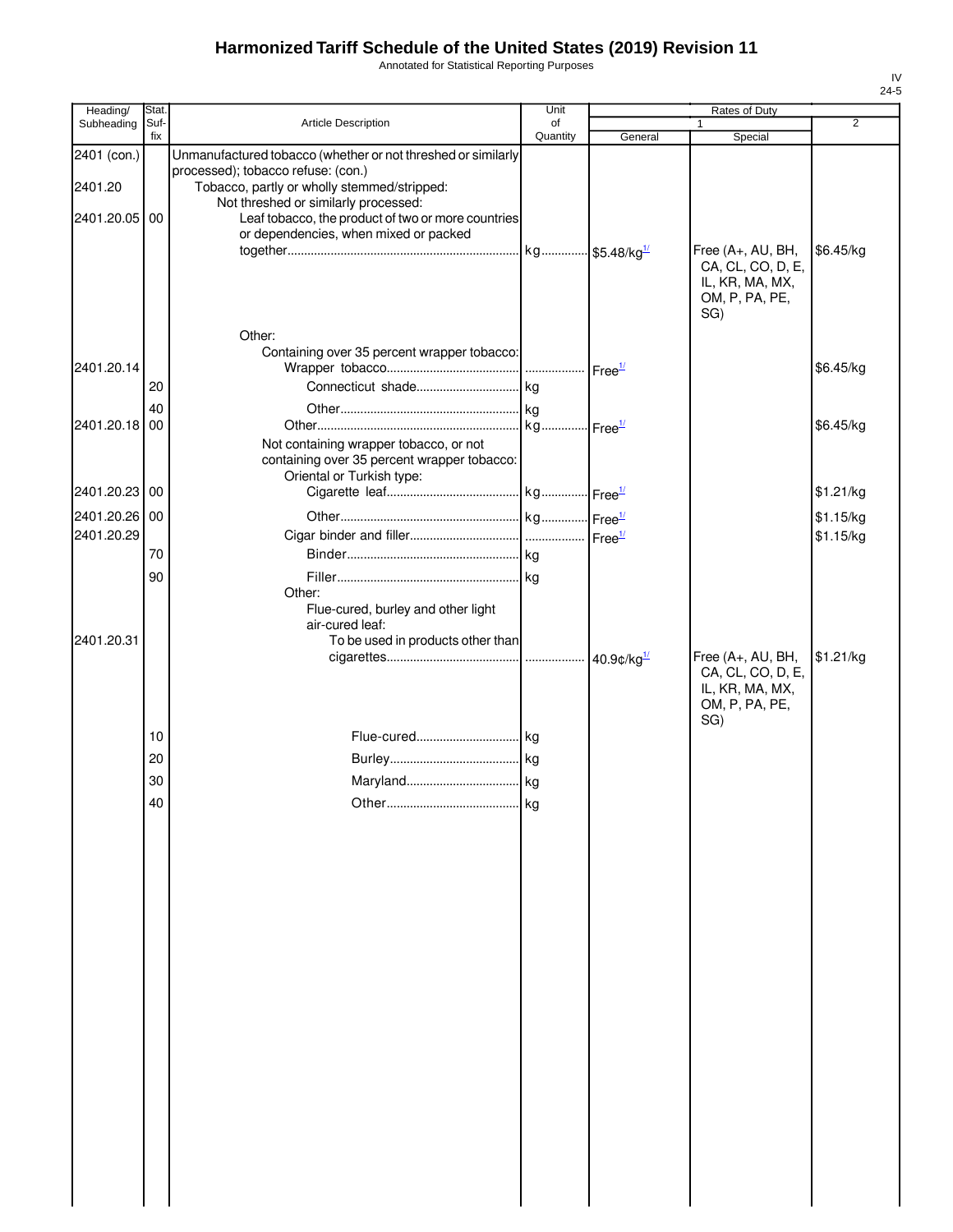Annotated for Statistical Reporting Purposes

| Heading/          | Stat.       |                                                                                       | Unit           |                       | Rates of Duty                        |                |
|-------------------|-------------|---------------------------------------------------------------------------------------|----------------|-----------------------|--------------------------------------|----------------|
| Subheading        | Suf-<br>fix | <b>Article Description</b>                                                            | of<br>Quantity | General               | Special                              | $\overline{2}$ |
| 2401 (con.)       |             | Unmanufactured tobacco (whether or not threshed or similarly                          |                |                       |                                      |                |
|                   |             | processed); tobacco refuse: (con.)                                                    |                |                       |                                      |                |
| 2401.20<br>(con.) |             | Tobacco, partly or wholly stemmed/stripped: (con.)                                    |                |                       |                                      |                |
|                   |             | Not threshed or similarly processed: (con.)                                           |                |                       |                                      |                |
|                   |             | Other: (con.)                                                                         |                |                       |                                      |                |
|                   |             | Not containing wrapper tobacco, or not<br>containing over 35 percent wrapper tobacco: |                |                       |                                      |                |
|                   |             | (con.)                                                                                |                |                       |                                      |                |
|                   |             | Other: (con.)                                                                         |                |                       |                                      |                |
|                   |             | Flue-cured, burley and other light                                                    |                |                       |                                      |                |
|                   |             | air-cured leaf: (con.)<br>Other:                                                      |                |                       |                                      |                |
| 2401.20.33        |             | Described in additional U.S.                                                          |                |                       |                                      |                |
|                   |             | note 5 to this chapter and                                                            |                |                       |                                      |                |
|                   |             | entered pursuant to its                                                               |                |                       | Free (A+, BH, CL,                    | \$1.21/kg      |
|                   |             |                                                                                       |                | 40.9¢/kg $^{1/2}$     | CO, D, E, MA, OM,                    |                |
|                   |             |                                                                                       |                |                       | P, PA, PE, SG)                       |                |
|                   |             | Flue-cured kg                                                                         |                |                       | 8.1¢/kg (KR)                         |                |
|                   | 10          |                                                                                       |                |                       |                                      |                |
|                   | 20          |                                                                                       |                |                       |                                      |                |
|                   | 30          | Maryland kg                                                                           |                |                       |                                      |                |
|                   | 40          |                                                                                       |                |                       |                                      |                |
| 2401.20.35        |             |                                                                                       | .              | $350\%$ <sup>1/</sup> | Free (BH, CA, CL,<br>IL, MX, OM, SG) | 350%           |
|                   |             |                                                                                       |                |                       | 23.30% (P)                           |                |
|                   |             |                                                                                       |                |                       | 70% (KR)                             |                |
|                   |             |                                                                                       |                |                       | 93.3% (PE)<br>245% (PA)              |                |
|                   |             |                                                                                       |                |                       | See 9912.24.05-                      |                |
|                   |             |                                                                                       |                |                       | 9912.24.10 (MA)                      |                |
|                   |             |                                                                                       |                |                       | See 9913.24.05-                      |                |
|                   |             |                                                                                       |                |                       | 9913.24.10 (AU)<br>See 9918.24.10-   |                |
|                   |             |                                                                                       |                |                       | 9918.24.11 (CO)                      |                |
|                   | 10          | Flue-cured kg                                                                         |                |                       |                                      |                |
|                   | 20          |                                                                                       |                |                       |                                      |                |
|                   | 30          | Maryland                                                                              | kg             |                       |                                      |                |
|                   | 40          |                                                                                       | kg             |                       |                                      |                |
| 2401.20.57        |             |                                                                                       |                |                       | Free (A*, BH, CA,                    | \$1.15/kg      |
|                   |             |                                                                                       |                |                       | CL, CO, D, E, IL,<br>KR, MA, MX, OM, |                |
|                   |             |                                                                                       |                |                       | P, PA, PE, SG)                       |                |
|                   |             |                                                                                       |                |                       | 6.3¢/kg (AU)                         |                |
|                   | 10          | Fire-cured Kentucky and                                                               | kg             |                       |                                      |                |
|                   | 15          | Dark-air cured Kentucky and                                                           |                |                       |                                      |                |
|                   |             |                                                                                       | kg             |                       |                                      |                |
|                   | 20          | Virginia fire-cured                                                                   | kg             |                       |                                      |                |
|                   | 25          | Virginia sun-cured kg                                                                 |                |                       |                                      |                |
|                   | 30          |                                                                                       |                |                       |                                      |                |
|                   | 40          |                                                                                       |                |                       |                                      |                |
|                   |             |                                                                                       |                |                       |                                      |                |
|                   |             |                                                                                       |                |                       |                                      |                |
|                   |             |                                                                                       |                |                       |                                      |                |
|                   |             |                                                                                       |                |                       |                                      |                |
|                   |             |                                                                                       |                |                       |                                      |                |
|                   |             |                                                                                       |                |                       |                                      |                |
|                   |             |                                                                                       |                |                       |                                      |                |
|                   |             |                                                                                       |                |                       |                                      |                |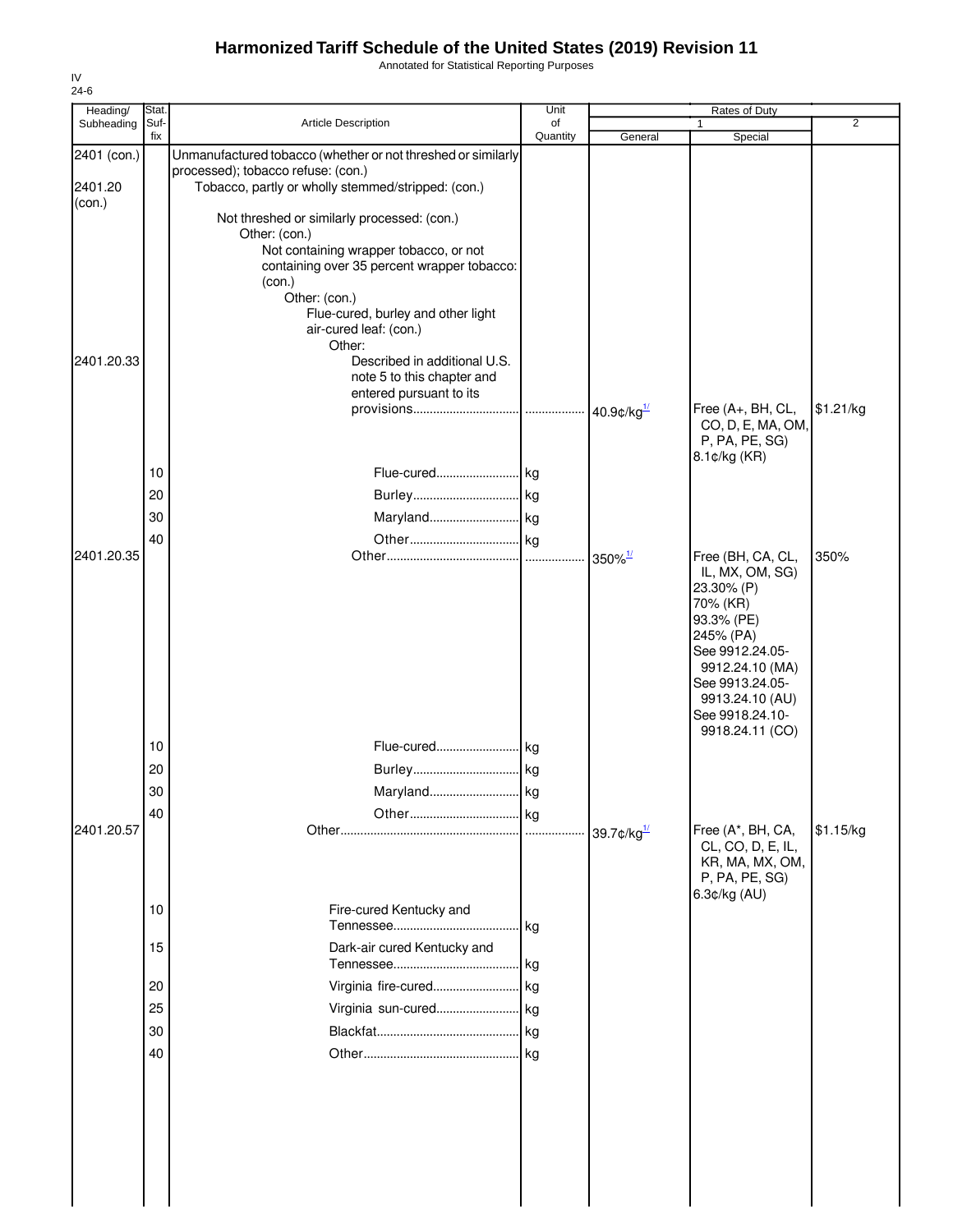Annotated for Statistical Reporting Purposes

| Heading/          | Stat.       |                                                                                                    | Unit           |         | Rates of Duty                                                                      |                |
|-------------------|-------------|----------------------------------------------------------------------------------------------------|----------------|---------|------------------------------------------------------------------------------------|----------------|
| Subheading        | Suf-<br>fix | Article Description                                                                                | of<br>Quantity | General | $\mathbf{1}$<br>Special                                                            | $\overline{2}$ |
| 2401 (con.)       |             | Unmanufactured tobacco (whether or not threshed or similarly<br>processed); tobacco refuse: (con.) |                |         |                                                                                    |                |
| 2401.20<br>(con.) |             | Tobacco, partly or wholly stemmed/stripped: (con.)                                                 |                |         |                                                                                    |                |
| 2401.20.60        |             | Threshed or similarly processed:                                                                   |                |         |                                                                                    | 77.2¢/kg       |
|                   | 20          |                                                                                                    |                |         |                                                                                    |                |
|                   | 40          |                                                                                                    |                |         |                                                                                    |                |
| 2401.20.75        | 00          | Other:                                                                                             |                |         |                                                                                    | \$1.10/kg      |
| 2401.20.83        |             | Other:<br>To be used in products other than                                                        |                |         |                                                                                    |                |
|                   |             |                                                                                                    |                |         | Free (A+, AU, BH,<br>CA, CL, CO, D, E,<br>IL, KR, MA, MX,<br>OM, P, PA, PE,<br>SG) | \$1.10/kg      |
|                   | 10          |                                                                                                    |                |         |                                                                                    |                |
|                   | 20          |                                                                                                    |                |         |                                                                                    |                |
|                   | 30          |                                                                                                    |                |         |                                                                                    |                |
|                   | 35          | Fire-cured Kentucky and                                                                            |                |         |                                                                                    |                |
|                   | 40          | Dark-air cured Kentucky and                                                                        |                |         |                                                                                    |                |
|                   | 50          |                                                                                                    |                |         |                                                                                    |                |
|                   | 55          |                                                                                                    |                |         |                                                                                    |                |
|                   | 60          |                                                                                                    |                |         |                                                                                    |                |
|                   | 90          |                                                                                                    |                |         |                                                                                    |                |
|                   |             |                                                                                                    |                |         |                                                                                    |                |
|                   |             |                                                                                                    |                |         |                                                                                    |                |
|                   |             |                                                                                                    |                |         |                                                                                    |                |
|                   |             |                                                                                                    |                |         |                                                                                    |                |
|                   |             |                                                                                                    |                |         |                                                                                    |                |
|                   |             |                                                                                                    |                |         |                                                                                    |                |
|                   |             |                                                                                                    |                |         |                                                                                    |                |
|                   |             |                                                                                                    |                |         |                                                                                    |                |
|                   |             |                                                                                                    |                |         |                                                                                    |                |
|                   |             |                                                                                                    |                |         |                                                                                    |                |
|                   |             |                                                                                                    |                |         |                                                                                    |                |
|                   |             |                                                                                                    |                |         |                                                                                    |                |
|                   |             |                                                                                                    |                |         |                                                                                    |                |
|                   |             |                                                                                                    |                |         |                                                                                    |                |
|                   |             |                                                                                                    |                |         |                                                                                    |                |
|                   |             |                                                                                                    |                |         |                                                                                    |                |
|                   |             |                                                                                                    |                |         |                                                                                    |                |
|                   |             |                                                                                                    |                |         |                                                                                    |                |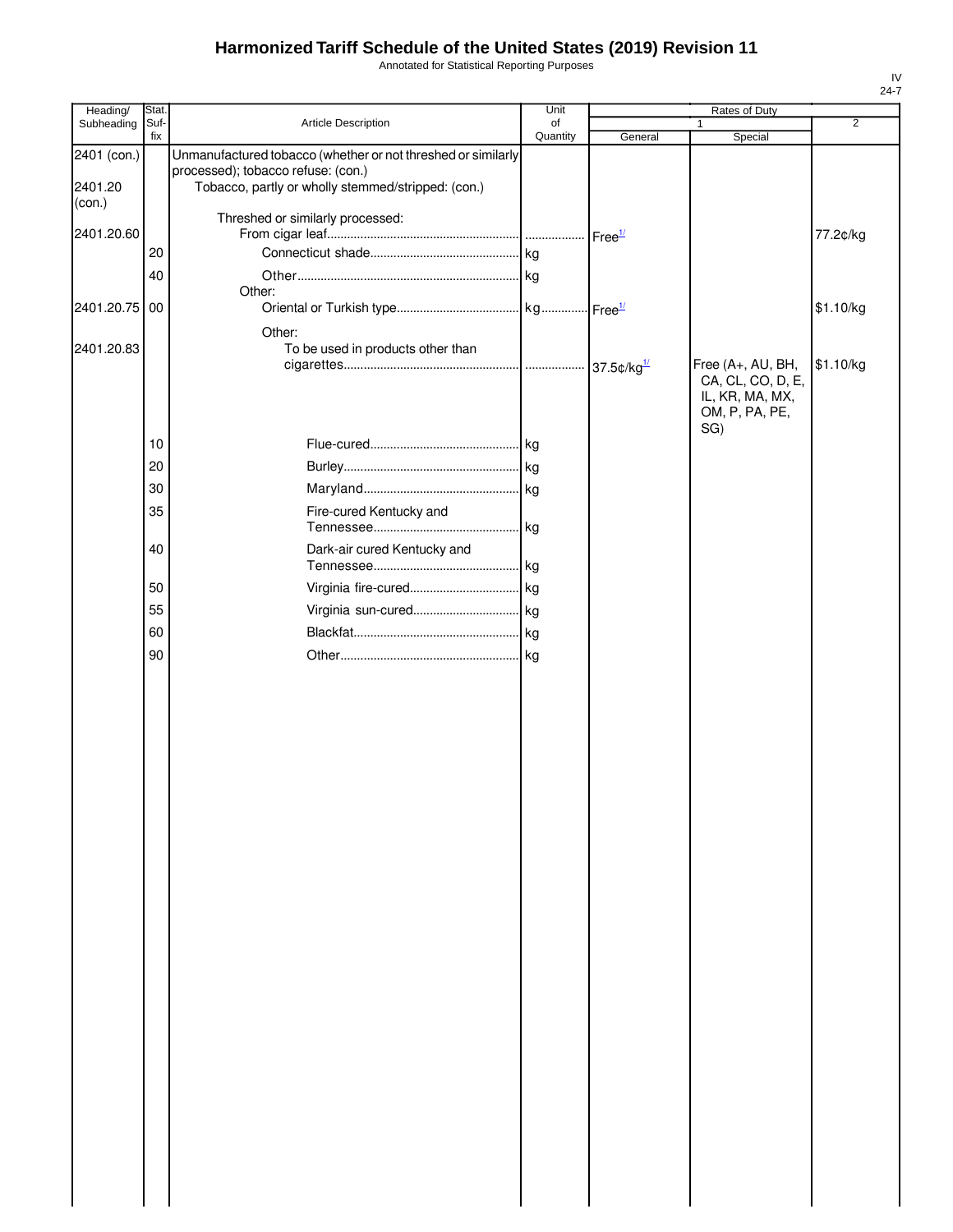Annotated for Statistical Reporting Purposes

| Heading/    | Stat.       |                                                                                | Unit           |                       | <b>Rates of Duty</b>               |           |
|-------------|-------------|--------------------------------------------------------------------------------|----------------|-----------------------|------------------------------------|-----------|
| Subheading  | Suf-<br>fix | <b>Article Description</b>                                                     | of<br>Quantity | General               | $\mathbf{1}$<br>Special            | 2         |
| 2401 (con.) |             | Unmanufactured tobacco (whether or not threshed or similarly                   |                |                       |                                    |           |
|             |             | processed); tobacco refuse: (con.)                                             |                |                       |                                    |           |
| 2401.20     |             | Tobacco, partly or wholly stemmed/stripped: (con.)                             |                |                       |                                    |           |
| (con.)      |             | Threshed or similarly processed: (con.)                                        |                |                       |                                    |           |
|             |             | Other: (con.)                                                                  |                |                       |                                    |           |
|             |             | Other: (con.)                                                                  |                |                       |                                    |           |
|             |             | Other:                                                                         |                |                       |                                    |           |
| 2401.20.85  |             | Described in additional U.S. note 5 to<br>this chapter and entered pursuant to |                |                       |                                    |           |
|             |             |                                                                                | .              | 37.5 $\frac{d}{dx}$   | Free (A+, BH, CL,                  | \$1.10/kg |
|             |             |                                                                                |                |                       | CO, D, E, MA, OM,                  |           |
|             |             |                                                                                |                |                       | P, PA, PE, SG)                     |           |
|             | 10          |                                                                                |                |                       | 7.5¢/kg (KR)                       |           |
|             | 20          |                                                                                |                |                       |                                    |           |
|             |             |                                                                                |                |                       |                                    |           |
|             | 30          |                                                                                |                |                       |                                    |           |
|             | 35          | Fire-cured Kentucky and                                                        |                |                       |                                    |           |
|             |             |                                                                                |                |                       |                                    |           |
|             | 40          | Dark-air cured Kentucky and                                                    |                |                       |                                    |           |
|             |             |                                                                                |                |                       |                                    |           |
|             | 50          | Virginia fire-cured kg                                                         |                |                       |                                    |           |
|             | 55          | Virginia sun-cured kg                                                          |                |                       |                                    |           |
|             | 60          |                                                                                |                |                       |                                    |           |
|             | 90          |                                                                                |                |                       |                                    |           |
| 2401.20.87  |             |                                                                                |                | $350\%$ <sup>1/</sup> | Free (BH, CA, CL,                  | 350%      |
|             |             |                                                                                |                |                       | IL, MX, OM, SG)                    |           |
|             |             |                                                                                |                |                       | 23.30% (P)<br>70% (KR)             |           |
|             |             |                                                                                |                |                       | 93.3% (PE)                         |           |
|             |             |                                                                                |                |                       | 245% (PA)                          |           |
|             |             |                                                                                |                |                       | See 9912.24.05-                    |           |
|             |             |                                                                                |                |                       | 9912.24.10 (MA)<br>See 9913.24.05- |           |
|             |             |                                                                                |                |                       | 9913.24.10 (AU)                    |           |
|             |             |                                                                                |                |                       | See 9918.24.10-                    |           |
|             | 10          |                                                                                |                |                       | 9918.24.11 (CO)                    |           |
|             |             |                                                                                |                |                       |                                    |           |
|             | 20          |                                                                                |                |                       |                                    |           |
|             | 30          |                                                                                |                |                       |                                    |           |
|             | 35          | Fire-cured Kentucky and                                                        |                |                       |                                    |           |
|             |             |                                                                                |                |                       |                                    |           |
|             | 40          | Dark-air cured Kentucky and                                                    |                |                       |                                    |           |
|             |             |                                                                                |                |                       |                                    |           |
|             | 50          |                                                                                |                |                       |                                    |           |
|             | 55          | Virginia sun-cured kg                                                          |                |                       |                                    |           |
|             | 60          |                                                                                |                |                       |                                    |           |
|             | 90          |                                                                                |                |                       |                                    |           |
|             |             |                                                                                |                |                       |                                    |           |
|             |             |                                                                                |                |                       |                                    |           |
|             |             |                                                                                |                |                       |                                    |           |
|             |             |                                                                                |                |                       |                                    |           |
|             |             |                                                                                |                |                       |                                    |           |
|             |             |                                                                                |                |                       |                                    |           |
|             |             |                                                                                |                |                       |                                    |           |
|             |             |                                                                                |                |                       |                                    |           |
|             |             |                                                                                |                |                       |                                    |           |
|             |             |                                                                                |                |                       |                                    |           |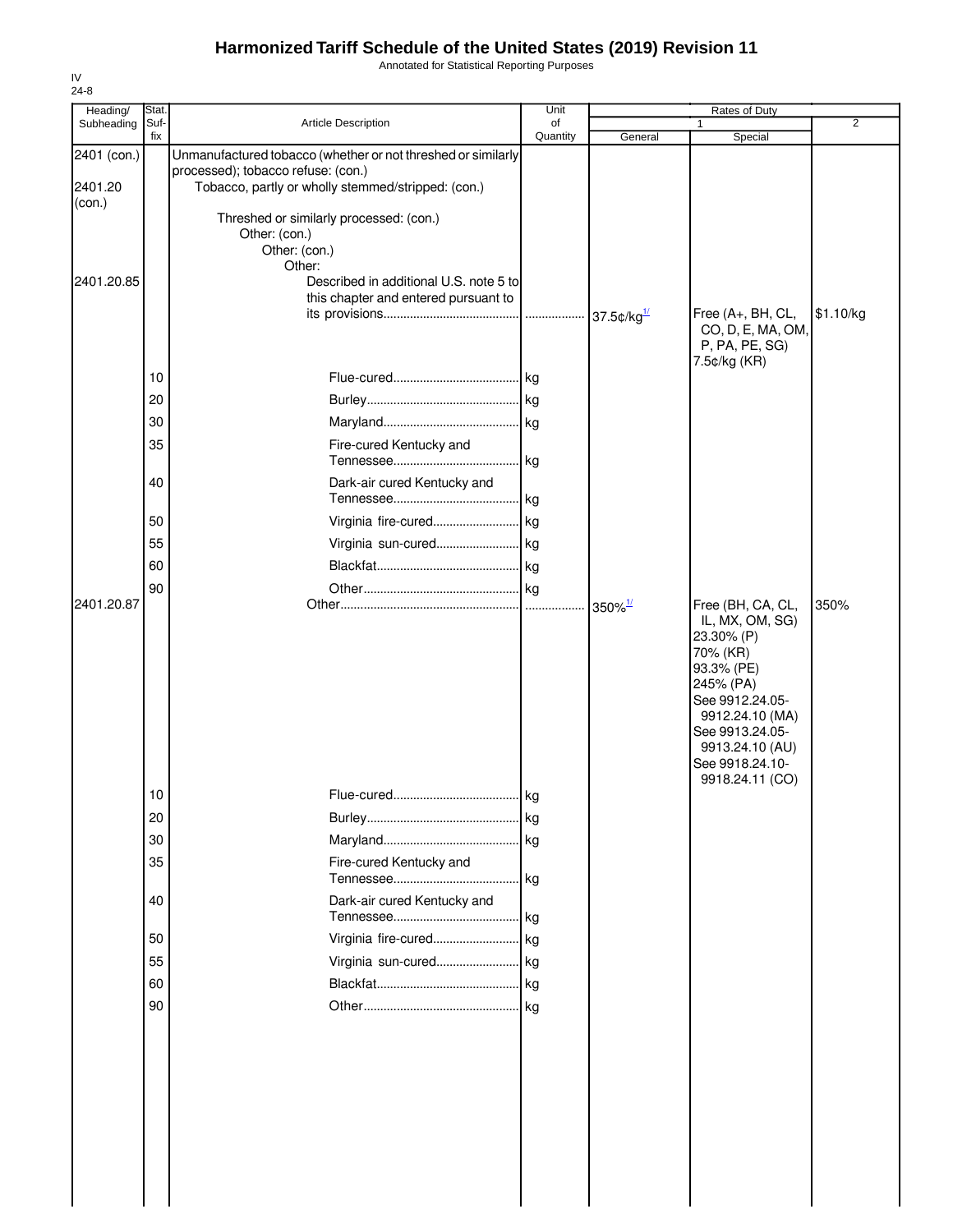Annotated for Statistical Reporting Purposes

| Heading/                       | Stat.       |                                                                                                                                           | Unit           |                                       | Rates of Duty                                                                                           |                       |
|--------------------------------|-------------|-------------------------------------------------------------------------------------------------------------------------------------------|----------------|---------------------------------------|---------------------------------------------------------------------------------------------------------|-----------------------|
| Subheading                     | Suf-<br>fix | <b>Article Description</b>                                                                                                                | of<br>Quantity | General                               | 1<br>Special                                                                                            | $\overline{2}$        |
| 2401 (con.)<br>2401.30         |             | Unmanufactured tobacco (whether or not threshed or similarly<br>processed); tobacco refuse: (con.)<br>Tobacco refuse:<br>From cigar leaf: |                |                                       |                                                                                                         |                       |
| 2401.30.03 00                  |             | Tobacco stems:<br>Not cut, not ground and not pulverized kg Free <sup>1/</sup>                                                            |                |                                       |                                                                                                         | Free                  |
| 2401.30.06 00<br>2401.30.09 00 |             |                                                                                                                                           |                |                                       |                                                                                                         | \$1.21/kg<br>77.2¢/kg |
| 2401.30.13 00                  |             | From Oriental or Turkish type tobacco:<br>Tobacco stems<br>Not cut, not ground and not pulverized kg Free <sup>1/</sup>                   |                |                                       |                                                                                                         | Free                  |
| 2401.30.16 00<br>2401.30.19 00 |             |                                                                                                                                           |                |                                       |                                                                                                         | \$1.21/kg<br>77.2¢/kg |
| 2401.30.23                     | 10          | Other:<br>To be used in products other than cigarettes:<br>Tobacco stems:                                                                 |                |                                       |                                                                                                         | Free                  |
|                                |             |                                                                                                                                           |                |                                       |                                                                                                         |                       |
|                                | 20<br>35    | Fire-cured Kentucky and                                                                                                                   |                |                                       |                                                                                                         |                       |
|                                | 40          | Dark air-cured Kentucky and                                                                                                               |                |                                       |                                                                                                         |                       |
|                                | 50          |                                                                                                                                           |                |                                       |                                                                                                         |                       |
|                                | 60          |                                                                                                                                           |                |                                       |                                                                                                         |                       |
|                                | 90          |                                                                                                                                           |                |                                       |                                                                                                         |                       |
| 2401.30.25                     |             |                                                                                                                                           |                |                                       | Free (A+, AU, BH,<br>CA, CL, CO, D, E,<br>IL, KR, MA, MX,<br>OM, P, PA, PE,<br>SG)                      | \$1.21/kg             |
|                                | 10          |                                                                                                                                           |                |                                       |                                                                                                         |                       |
|                                | 20          |                                                                                                                                           |                |                                       |                                                                                                         |                       |
|                                | 35          | Fire-cured Kentucky and                                                                                                                   |                |                                       |                                                                                                         |                       |
|                                | 40          | Dark air-cured Kentucky and                                                                                                               | l kg           |                                       |                                                                                                         |                       |
|                                | 50          |                                                                                                                                           |                |                                       |                                                                                                         |                       |
|                                | 60          |                                                                                                                                           |                |                                       |                                                                                                         |                       |
|                                | 90          |                                                                                                                                           |                |                                       |                                                                                                         |                       |
| 2401.30.27                     |             |                                                                                                                                           |                | 28.4 $\frac{d}{dx}$ /kg <sup>1/</sup> | Free (A+, BH, CA,<br>CL, CO, D, E, IL,<br>KR, MX, OM, P,<br>PA, PE, SG)<br>1.9¢/kg (MA)<br>4.5¢/kg (AU) | 77.2¢/kg              |
|                                | 10          |                                                                                                                                           | .Ikg           |                                       |                                                                                                         |                       |
|                                | 20          |                                                                                                                                           |                |                                       |                                                                                                         |                       |
|                                | 35          | Fire-cured Kentucky and Tennessee                                                                                                         | l kg           |                                       |                                                                                                         |                       |
|                                | 40          | Dark air-cured Kentucky and                                                                                                               |                |                                       |                                                                                                         |                       |
|                                |             |                                                                                                                                           | kg             |                                       |                                                                                                         |                       |
|                                | 50          |                                                                                                                                           |                |                                       |                                                                                                         |                       |
|                                | 60          |                                                                                                                                           |                |                                       |                                                                                                         |                       |
|                                | 90          |                                                                                                                                           |                |                                       |                                                                                                         |                       |
|                                |             |                                                                                                                                           |                |                                       |                                                                                                         |                       |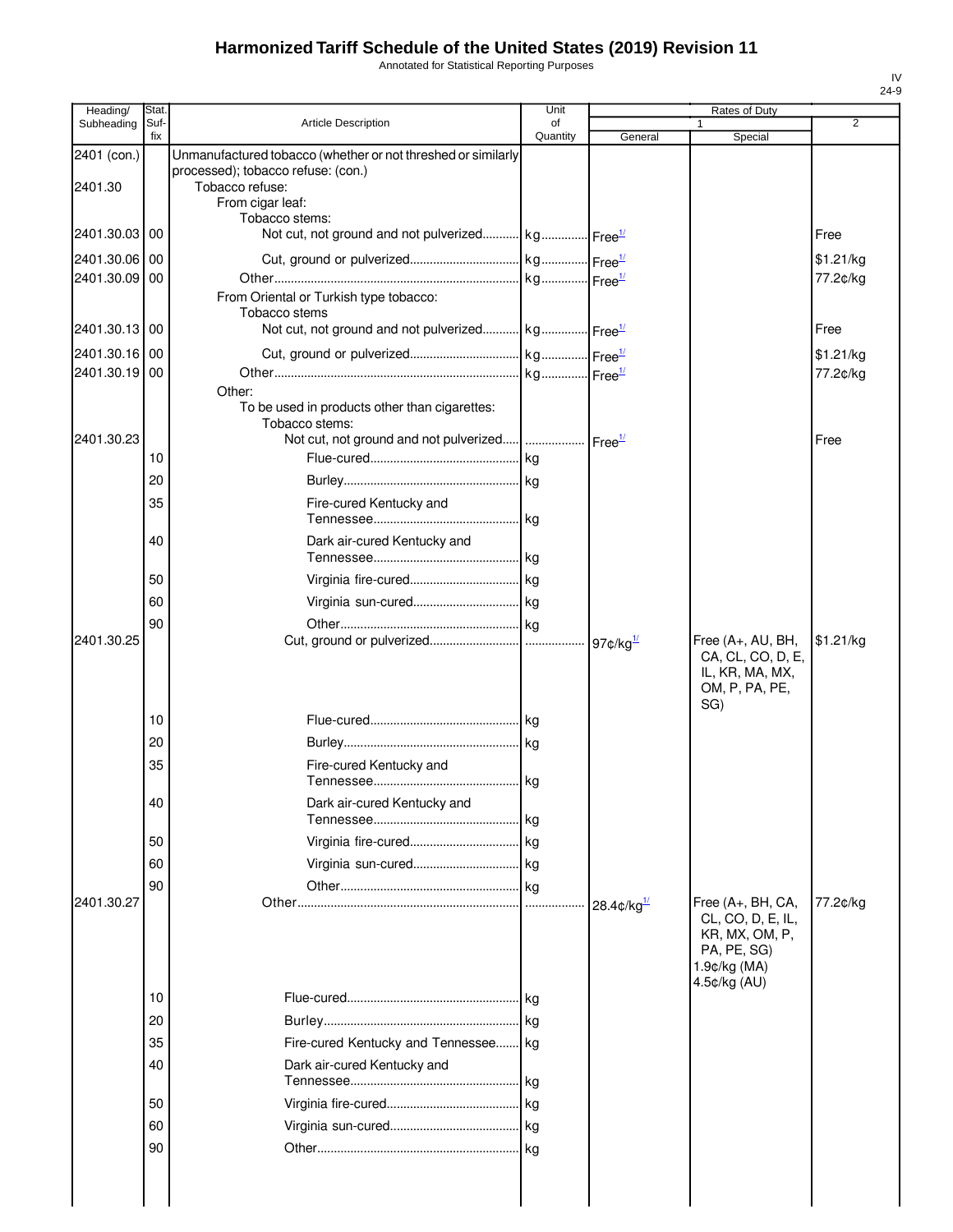Annotated for Statistical Reporting Purposes

| Heading/<br>Subheading | Stat.<br>Suf- | Article Description                                          | Unit<br>of |                                             | <b>Rates of Duty</b>                | 2         |
|------------------------|---------------|--------------------------------------------------------------|------------|---------------------------------------------|-------------------------------------|-----------|
|                        | fix           |                                                              | Quantity   | General                                     | Special                             |           |
| 2401 (con.)            |               | Unmanufactured tobacco (whether or not threshed or similarly |            |                                             |                                     |           |
| 2401.30                |               | processed); tobacco refuse: (con.)<br>Tobacco refuse: (con.) |            |                                             |                                     |           |
| (con.)                 |               |                                                              |            |                                             |                                     |           |
|                        |               | Other: (con.)                                                |            |                                             |                                     |           |
|                        |               | Other:<br>Described in additional U.S. note 5 to this        |            |                                             |                                     |           |
|                        |               | chapter and entered pursuant to its provisions:              |            |                                             |                                     |           |
|                        |               | Tobacco stems:                                               |            |                                             |                                     |           |
| 2401.30.33             |               | Not cut, not ground and not                                  |            | Free <sup>1/</sup>                          |                                     | Free      |
|                        | 10            |                                                              | kg         |                                             |                                     |           |
|                        | 20            |                                                              |            |                                             |                                     |           |
|                        | 35            | Fire-cured Kentucky and                                      |            |                                             |                                     |           |
|                        |               |                                                              | kg         |                                             |                                     |           |
|                        | 40            | Dark air-cured Kentucky and                                  |            |                                             |                                     |           |
|                        |               |                                                              |            |                                             |                                     |           |
|                        | 50            |                                                              |            |                                             |                                     |           |
|                        | 60            | Virginia sun-cured kg                                        |            |                                             |                                     |           |
|                        | 90            |                                                              |            |                                             |                                     |           |
| 2401.30.35             |               |                                                              |            | 97 $\mathfrak{c}/\mathsf{kg}$ <sup>1/</sup> | Free (A+, BH, CL,                   | \$1.21/kg |
|                        |               |                                                              |            |                                             | CO, D, E, MA, OM,<br>P, PA, PE, SG) |           |
|                        |               |                                                              |            |                                             | 19.4¢/kg (KR)                       |           |
|                        | 10            |                                                              |            |                                             |                                     |           |
|                        | 20            |                                                              |            |                                             |                                     |           |
|                        | 35            | Fire-cured Kentucky and                                      |            |                                             |                                     |           |
|                        |               |                                                              | kg         |                                             |                                     |           |
|                        | 40            | Dark air-cured Kentucky and                                  |            |                                             |                                     |           |
|                        | 50            |                                                              | kg         |                                             |                                     |           |
|                        |               | Virginia fire-cured kg                                       |            |                                             |                                     |           |
|                        | 60            | Virginia sun-cured kg                                        |            |                                             |                                     |           |
| 2401.30.37             | 90            |                                                              | . kg<br>   | 28.4 $\frac{d}{dx}$ /kg <sup>1/</sup>       | Free (A+, BH, CL,                   | 77.2¢/kg  |
|                        |               |                                                              |            |                                             | CO, D, E, MA, OM,                   |           |
|                        |               |                                                              |            |                                             | P, PA, PE, SG)                      |           |
|                        | 10            |                                                              | .lkg       |                                             | 5.6¢/kg (KR)                        |           |
|                        | 20            |                                                              |            |                                             |                                     |           |
|                        | 35            | Fire-cured Kentucky and                                      |            |                                             |                                     |           |
|                        |               |                                                              |            |                                             |                                     |           |
|                        | 40            | Dark air-cured Kentucky and                                  |            |                                             |                                     |           |
|                        |               |                                                              | . kg       |                                             |                                     |           |
|                        | 50            |                                                              |            |                                             |                                     |           |
|                        | 60            |                                                              |            |                                             |                                     |           |
|                        | 90            |                                                              | .lkg       |                                             |                                     |           |
|                        |               |                                                              |            |                                             |                                     |           |
|                        |               |                                                              |            |                                             |                                     |           |
|                        |               |                                                              |            |                                             |                                     |           |
|                        |               |                                                              |            |                                             |                                     |           |
|                        |               |                                                              |            |                                             |                                     |           |
|                        |               |                                                              |            |                                             |                                     |           |
|                        |               |                                                              |            |                                             |                                     |           |
|                        |               |                                                              |            |                                             |                                     |           |
|                        |               |                                                              |            |                                             |                                     |           |
|                        |               |                                                              |            |                                             |                                     |           |
|                        |               |                                                              |            |                                             |                                     |           |

IV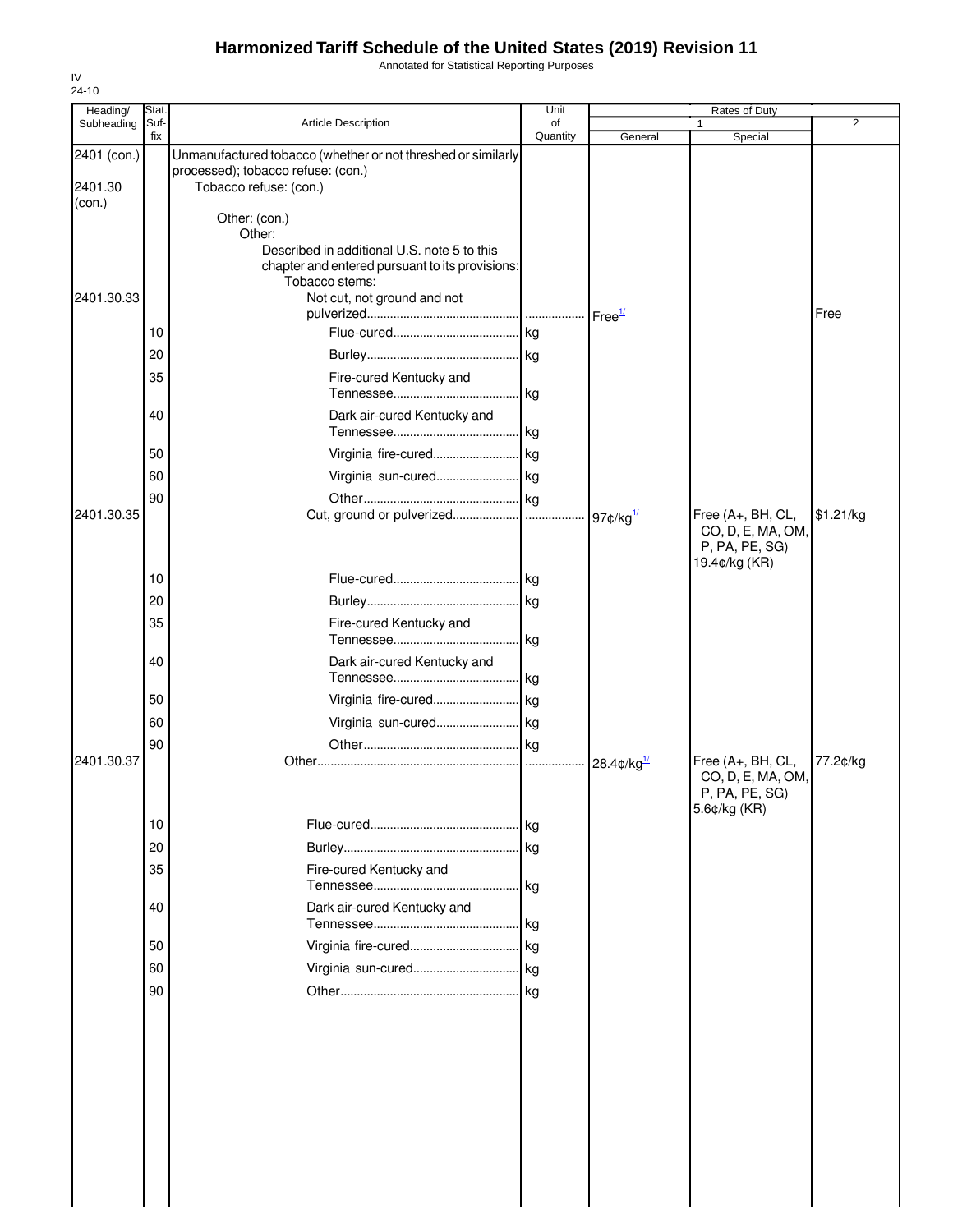Annotated for Statistical Reporting Purposes

| Heading/    | Stat.       |                                                              | Unit           |                       | Rates of Duty                        |                |
|-------------|-------------|--------------------------------------------------------------|----------------|-----------------------|--------------------------------------|----------------|
| Subheading  | Suf-<br>fix | Article Description                                          | of<br>Quantity | General               | 1<br>Special                         | $\overline{2}$ |
| 2401 (con.) |             | Unmanufactured tobacco (whether or not threshed or similarly |                |                       |                                      |                |
|             |             | processed); tobacco refuse: (con.)                           |                |                       |                                      |                |
| 2401.30     |             | Tobacco refuse: (con.)                                       |                |                       |                                      |                |
| (con.)      |             |                                                              |                |                       |                                      |                |
|             |             | Other: (con.)                                                |                |                       |                                      |                |
|             |             | Other: (con.)                                                |                |                       |                                      | 350%           |
| 2401.30.70  |             |                                                              |                | $350\%$ <sup>1/</sup> | Free (BH, CA, CL,<br>IL, MX, OM, SG) |                |
|             |             |                                                              |                |                       | 23.30% (P)                           |                |
|             |             |                                                              |                |                       | 70% (KR)                             |                |
|             |             |                                                              |                |                       | 93.3% (PE)                           |                |
|             |             |                                                              |                |                       | 245% (PA)                            |                |
|             |             |                                                              |                |                       | See 9912.24.05-<br>9912.24.10 (MA)   |                |
|             |             |                                                              |                |                       | See 9913.24.05-                      |                |
|             |             |                                                              |                |                       | 9913.24.10 (AU)                      |                |
|             |             |                                                              |                |                       | See 9918.24.10-                      |                |
|             | 10          |                                                              |                |                       | 9918.24.11 (CO)                      |                |
|             |             |                                                              |                |                       |                                      |                |
|             | 20          |                                                              |                |                       |                                      |                |
|             | 35          | Fire-cured Kentucky and Tennessee kg                         |                |                       |                                      |                |
|             | 40          | Dark air-cured Kentucky and                                  |                |                       |                                      |                |
|             |             |                                                              | kg             |                       |                                      |                |
|             | 50          |                                                              |                |                       |                                      |                |
|             | 60          |                                                              |                |                       |                                      |                |
|             | 90          |                                                              |                |                       |                                      |                |
|             |             |                                                              |                |                       |                                      |                |
|             |             |                                                              |                |                       |                                      |                |
|             |             |                                                              |                |                       |                                      |                |
|             |             |                                                              |                |                       |                                      |                |
|             |             |                                                              |                |                       |                                      |                |
|             |             |                                                              |                |                       |                                      |                |
|             |             |                                                              |                |                       |                                      |                |
|             |             |                                                              |                |                       |                                      |                |
|             |             |                                                              |                |                       |                                      |                |
|             |             |                                                              |                |                       |                                      |                |
|             |             |                                                              |                |                       |                                      |                |
|             |             |                                                              |                |                       |                                      |                |
|             |             |                                                              |                |                       |                                      |                |
|             |             |                                                              |                |                       |                                      |                |
|             |             |                                                              |                |                       |                                      |                |
|             |             |                                                              |                |                       |                                      |                |
|             |             |                                                              |                |                       |                                      |                |
|             |             |                                                              |                |                       |                                      |                |
|             |             |                                                              |                |                       |                                      |                |
|             |             |                                                              |                |                       |                                      |                |
|             |             |                                                              |                |                       |                                      |                |
|             |             |                                                              |                |                       |                                      |                |
|             |             |                                                              |                |                       |                                      |                |
|             |             |                                                              |                |                       |                                      |                |
|             |             |                                                              |                |                       |                                      |                |
|             |             |                                                              |                |                       |                                      |                |
|             |             |                                                              |                |                       |                                      |                |
|             |             |                                                              |                |                       |                                      |                |
|             |             |                                                              |                |                       |                                      |                |
|             |             |                                                              |                |                       |                                      |                |
|             |             |                                                              |                |                       |                                      |                |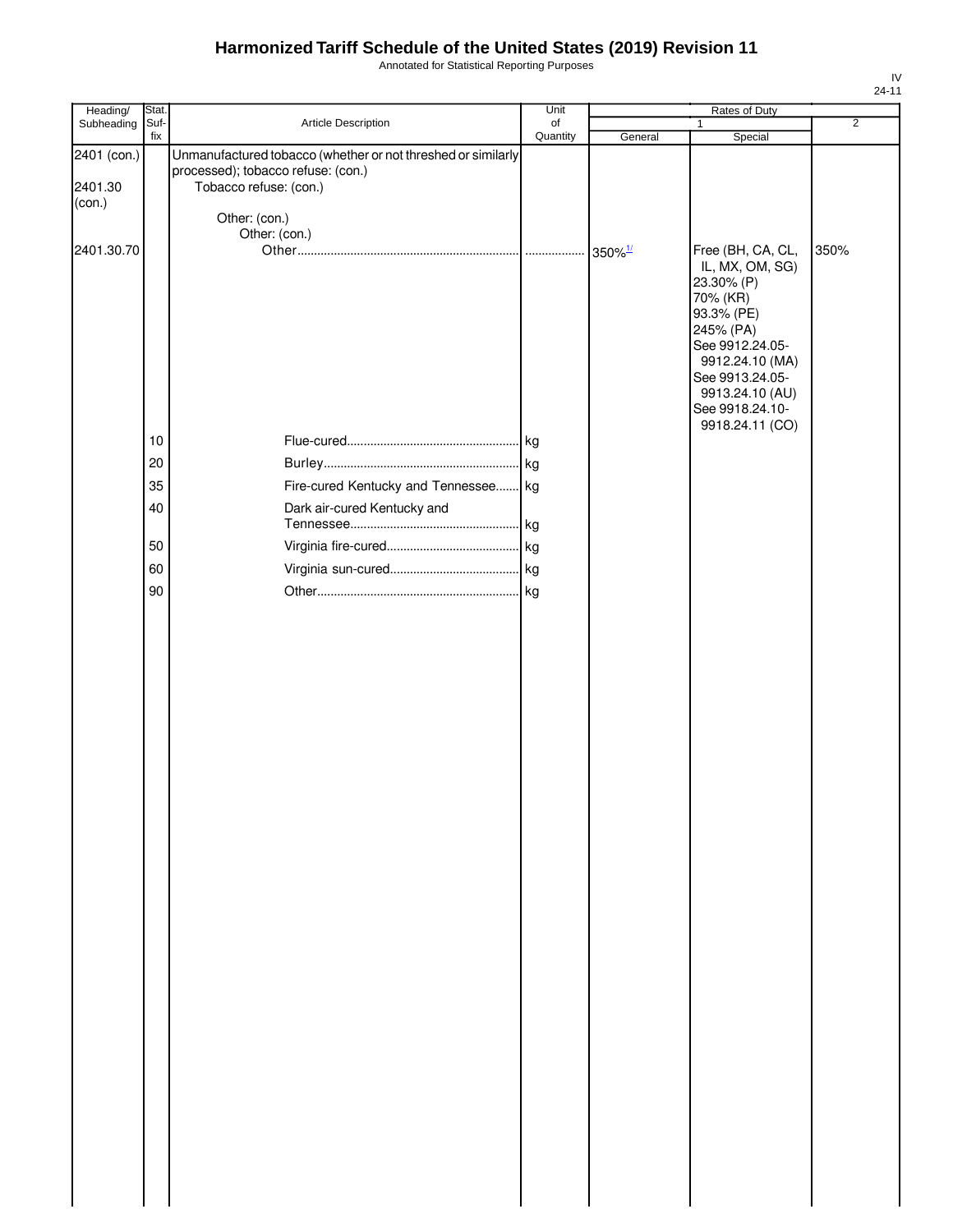Annotated for Statistical Reporting Purposes

| Heading/                 | Stat.       |                                                                                                                                               | Unit            |                                                    | Rates of Duty                                                                                    |                                      |
|--------------------------|-------------|-----------------------------------------------------------------------------------------------------------------------------------------------|-----------------|----------------------------------------------------|--------------------------------------------------------------------------------------------------|--------------------------------------|
| Subheading               | Suf-<br>fix | <b>Article Description</b>                                                                                                                    | of<br>Quantity  | General                                            | 1<br>Special                                                                                     | 2                                    |
| 2402<br>2402.10          |             | Cigars, cheroots, cigarillos and cigarettes, of tobacco or of<br>tobacco substitutes:<br>Cigars, cheroots and cigarillos, containing tobacco: |                 |                                                    |                                                                                                  |                                      |
| 2402.10.30               |             |                                                                                                                                               | .               | $$1.89/kg +$<br>$4.7\%$ <sup>2/1/</sup>            | Free (A+, AU, BH,<br>CA, CL, CO, D, E,<br>IL, KR, MA, MX,<br>OM, P, PA, PE,<br>$SG)^{2/2}$       | $$9.92/kg +$<br>$25\%$ <sup>2/</sup> |
|                          | 30          | Small cigars, cheroots and cigarillos (weighing not                                                                                           | thousands<br>ka |                                                    |                                                                                                  |                                      |
|                          | 70          |                                                                                                                                               | thousands<br>kg |                                                    |                                                                                                  |                                      |
| 2402.10.60 00            |             | Each valued 15¢ or over but less than 23¢ thousands. $57¢/kg + 1.4\%^{211}$ Free (A+, AU, BH,                                                 | kg              |                                                    | CA, CL, CO, D, E,<br>IL, KR, MA, MX,<br>OM, P, PA, PE,<br>$SG)^{2/2}$                            | $$9.92/kg +$<br>$25%^2$              |
| 2402.10.80               |             |                                                                                                                                               |                 |                                                    | CA, CL, CO, D, E,<br>IL, KR, MA, MX,<br>OM, P, PA, PE,<br>$SG)^{2/2}$                            | $$9.92/kg +$<br>$25\%$ <sup>2/</sup> |
|                          | 30          | Small cigars, cheroots and cigarillos (weighing not                                                                                           | thousands<br>kg |                                                    |                                                                                                  |                                      |
|                          | 50          | Other, each valued 23¢ or more but not more than                                                                                              | thousands<br>kg |                                                    |                                                                                                  |                                      |
|                          | 80          |                                                                                                                                               | thousands       |                                                    |                                                                                                  |                                      |
| 2402.20<br>2402.20.10 00 |             | Cigarettes containing tobacco:                                                                                                                | kg<br>kg        | $0.9\%$ <sup>2/1/</sup>                            | Free (A, AU, BH,<br>CA, CL, CO, D, E,<br>IL, KR, MA, MX,<br>OM, P, PA, PE,<br>$SG)^{2/2}$        | $$9.92/kg +$<br>$25\%$ <sup>2/</sup> |
| 2402.20.80 00            |             | Other:                                                                                                                                        | kg              | $2.3\%$ <sup>2/1/</sup>                            | Free (A+, AU, BH,<br>CA, CL, CO, D, E,<br>IL, KR, MA, MX,<br>OM, P, PA, PE,<br>$SG)^{2/2}$       | $$9.92/kg +$<br>$25\%$ <sup>2/</sup> |
| 2402.20.90 00            |             |                                                                                                                                               | kg              | thousands. $$1.50/kg +$<br>$3.2\%$ <sup>2/1/</sup> | Free (A, AU, BH,<br>CA, CL, CO, D, E,<br>IL, KR, MA, MX,<br>OM, P, PA, PE,                       | \$9.92/kg+<br>$25\%$ <sup>2/</sup>   |
| 2402.90.00 00            |             |                                                                                                                                               | kg              | thousands. $$1.05/kg +$<br>$2.3\%$ <sup>1/</sup>   | $SG)^{2l}$<br>Free (A+, AU, BH,<br>CA, CL, CO, D, E,<br>IL, KR, MA, MX,<br>OM, P, PA, PE,<br>SG) | $$9.92/kg +$<br>25%                  |
|                          |             |                                                                                                                                               |                 |                                                    |                                                                                                  |                                      |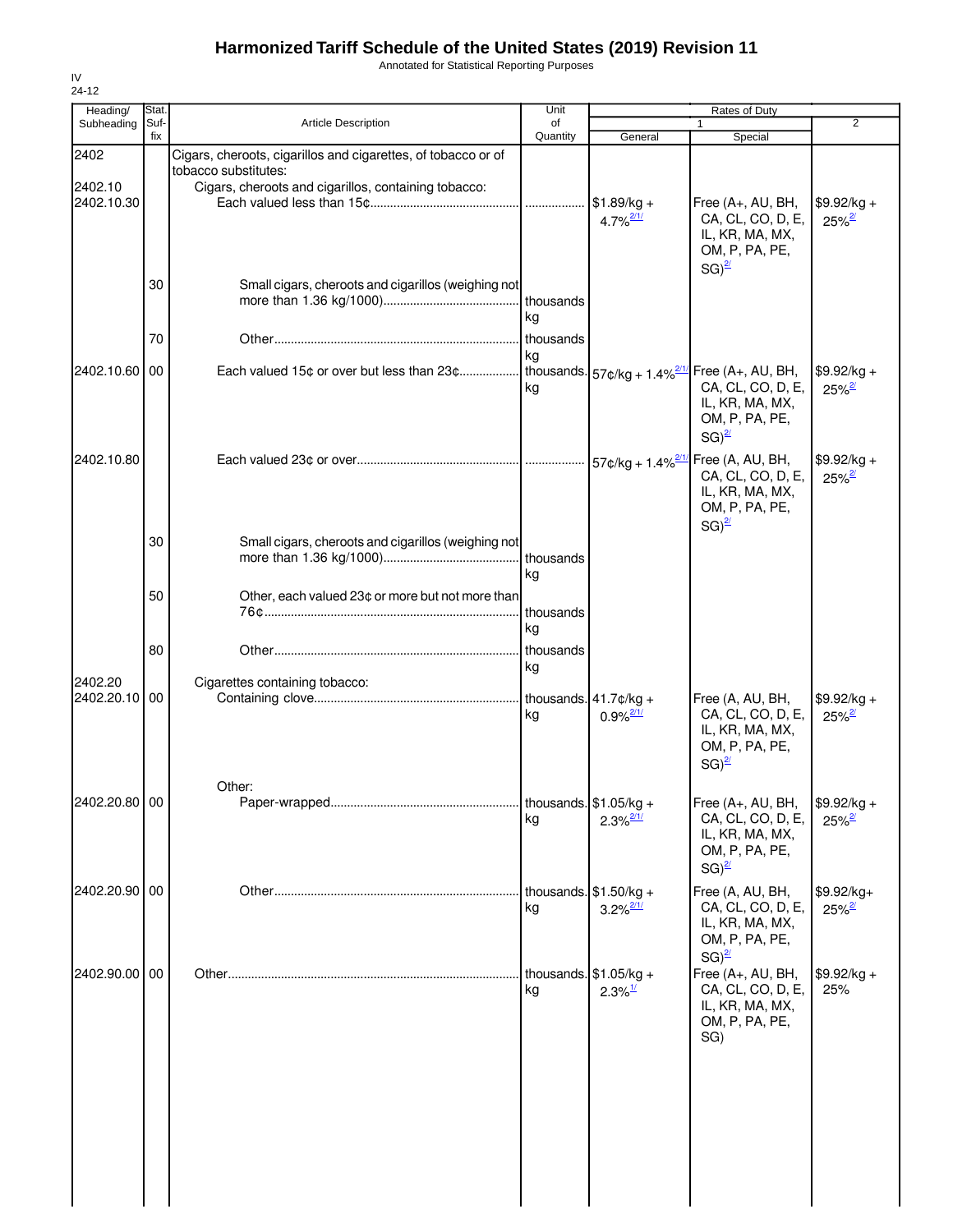Annotated for Statistical Reporting Purposes

| Heading/                            | Stat.       |                                                                                                                                                                                                                                                                                                                         | Unit                  |         | Rates of Duty                                                                                 |                             |
|-------------------------------------|-------------|-------------------------------------------------------------------------------------------------------------------------------------------------------------------------------------------------------------------------------------------------------------------------------------------------------------------------|-----------------------|---------|-----------------------------------------------------------------------------------------------|-----------------------------|
|                                     |             |                                                                                                                                                                                                                                                                                                                         |                       |         | 1                                                                                             |                             |
| Subheading<br>2403<br>2403.11.00 00 | Suf-<br>fix | Article Description<br>Other manufactured tobacco and manufactured tobacco<br>substitutes; "homogenized" or "reconstituted" tobacco; tobacco<br>extracts and essences:<br>Smoking tobacco, whether or not containing tobacco<br>substitutes in any proportion:<br>Water pipe tobacco, specified in subheading note 1 to | $\circ$ f<br>Quantity | General | Special<br>Free (A+, AU, BH,<br>CA, CL, CO, D, E,<br>IL, KR, MA, MX,<br>OM, P, PA, PE,<br>SG) | $\overline{2}$<br>\$1.21/kg |
|                                     |             |                                                                                                                                                                                                                                                                                                                         |                       |         |                                                                                               |                             |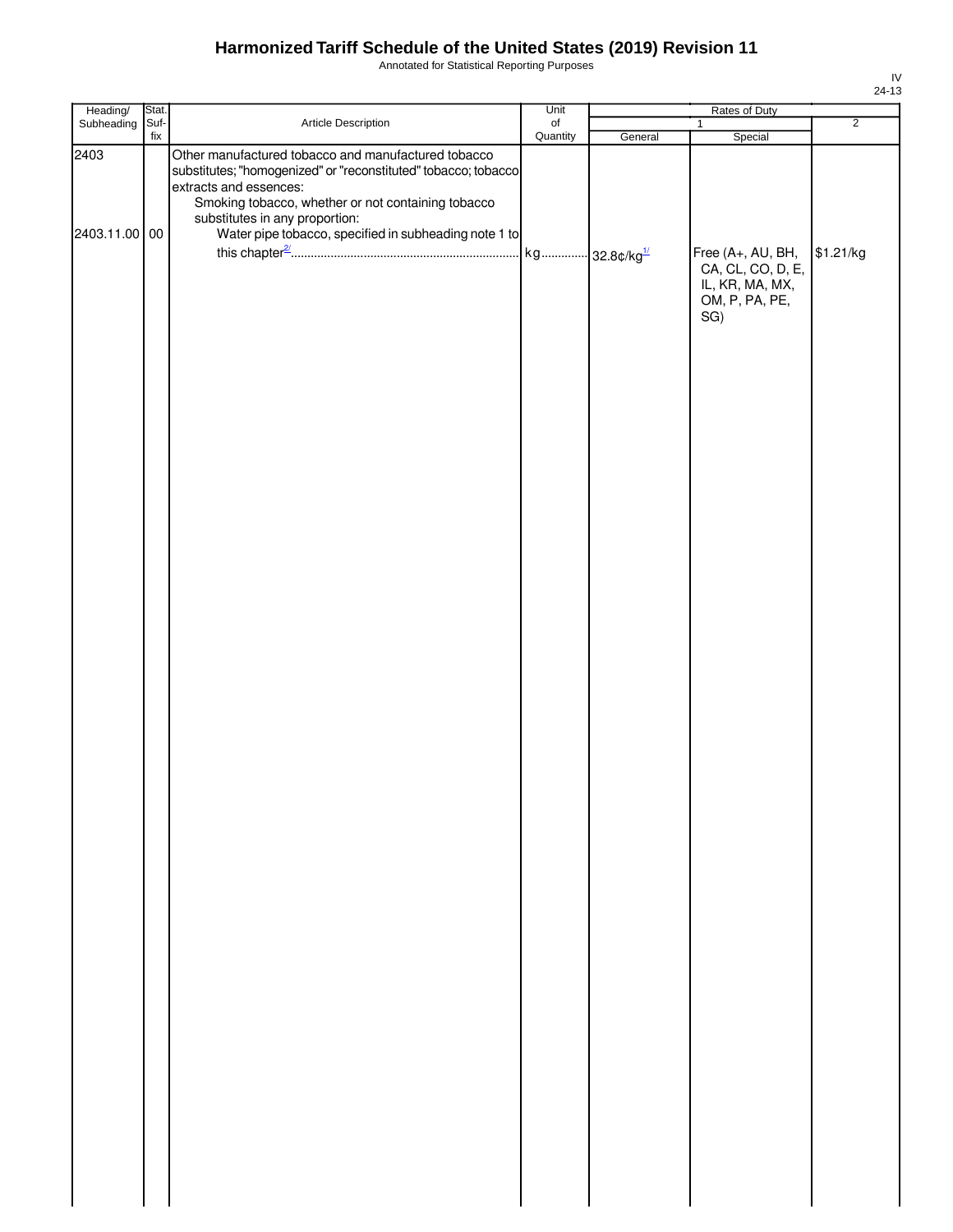Annotated for Statistical Reporting Purposes

| Stat.                |                                                                                                                                                                                                                                                                                                | Unit                                                            |                                                                                                                                 |                                                                                                                                                                                                             |                                               |
|----------------------|------------------------------------------------------------------------------------------------------------------------------------------------------------------------------------------------------------------------------------------------------------------------------------------------|-----------------------------------------------------------------|---------------------------------------------------------------------------------------------------------------------------------|-------------------------------------------------------------------------------------------------------------------------------------------------------------------------------------------------------------|-----------------------------------------------|
|                      |                                                                                                                                                                                                                                                                                                |                                                                 |                                                                                                                                 |                                                                                                                                                                                                             | $\overline{2}$                                |
|                      | Other manufactured tobacco and manufactured tobacco<br>extracts and essences: (con.)<br>Smoking tobacco, whether or not containing tobacco<br>substitutes in any proportion: (con.)<br>Other:<br>Prepared for marketing to the ultimate consumer<br>in the identical form and package in which |                                                                 |                                                                                                                                 | Free (A+, AU, BH,                                                                                                                                                                                           | \$1.21/kg                                     |
| 20<br>50<br>80       | Roll-your-own tobacco for making<br>Other:                                                                                                                                                                                                                                                     |                                                                 |                                                                                                                                 | IL, KR, MA, MX,<br>OM, P, PA, PE,<br>SG)                                                                                                                                                                    |                                               |
|                      |                                                                                                                                                                                                                                                                                                |                                                                 |                                                                                                                                 | Free (A+, AU, BH,<br>CA, CL, CO, D, E,<br>IL, KR, MA, MX,<br>OM, P, PA, PE,<br>SG)                                                                                                                          | \$1.21/kg                                     |
| 60<br>80<br>90       | Other:                                                                                                                                                                                                                                                                                         |                                                                 |                                                                                                                                 |                                                                                                                                                                                                             |                                               |
|                      | chapter and entered pursuant to its                                                                                                                                                                                                                                                            |                                                                 |                                                                                                                                 | Free (A+, BH, CL,<br>CO, D, E, MA, OM,<br>P, PA, PE, SG)<br>6.5¢/kg (KR)                                                                                                                                    | \$1.21/kg                                     |
| 60<br>80             |                                                                                                                                                                                                                                                                                                |                                                                 |                                                                                                                                 |                                                                                                                                                                                                             |                                               |
|                      |                                                                                                                                                                                                                                                                                                |                                                                 | $350\%$ <sup>1/</sup>                                                                                                           | Free (BH, CA, CL,<br>IL, MX, OM, SG)<br>23.30% (P)<br>70% (KR)<br>93.3% (PE)<br>245% (PA)<br>See 9912.24.05-<br>9912.24.10 (MA)<br>See 9913.24.05-<br>9913.24.10 (AU)<br>See 9918.24.10-<br>9918.24.11 (CO) | 350%                                          |
| 50<br>60<br>80<br>90 |                                                                                                                                                                                                                                                                                                |                                                                 |                                                                                                                                 |                                                                                                                                                                                                             |                                               |
|                      | Suf-<br>fix<br>50<br>50<br>90                                                                                                                                                                                                                                                                  | <b>Article Description</b><br>To be used in products other than | of<br>Quantity<br>substitutes; "homogenized" or "reconstituted" tobacco; tobacco<br>Described in additional U.S. note 5 to this | General                                                                                                                                                                                                     | Rates of Duty<br>Special<br>CA, CL, CO, D, E, |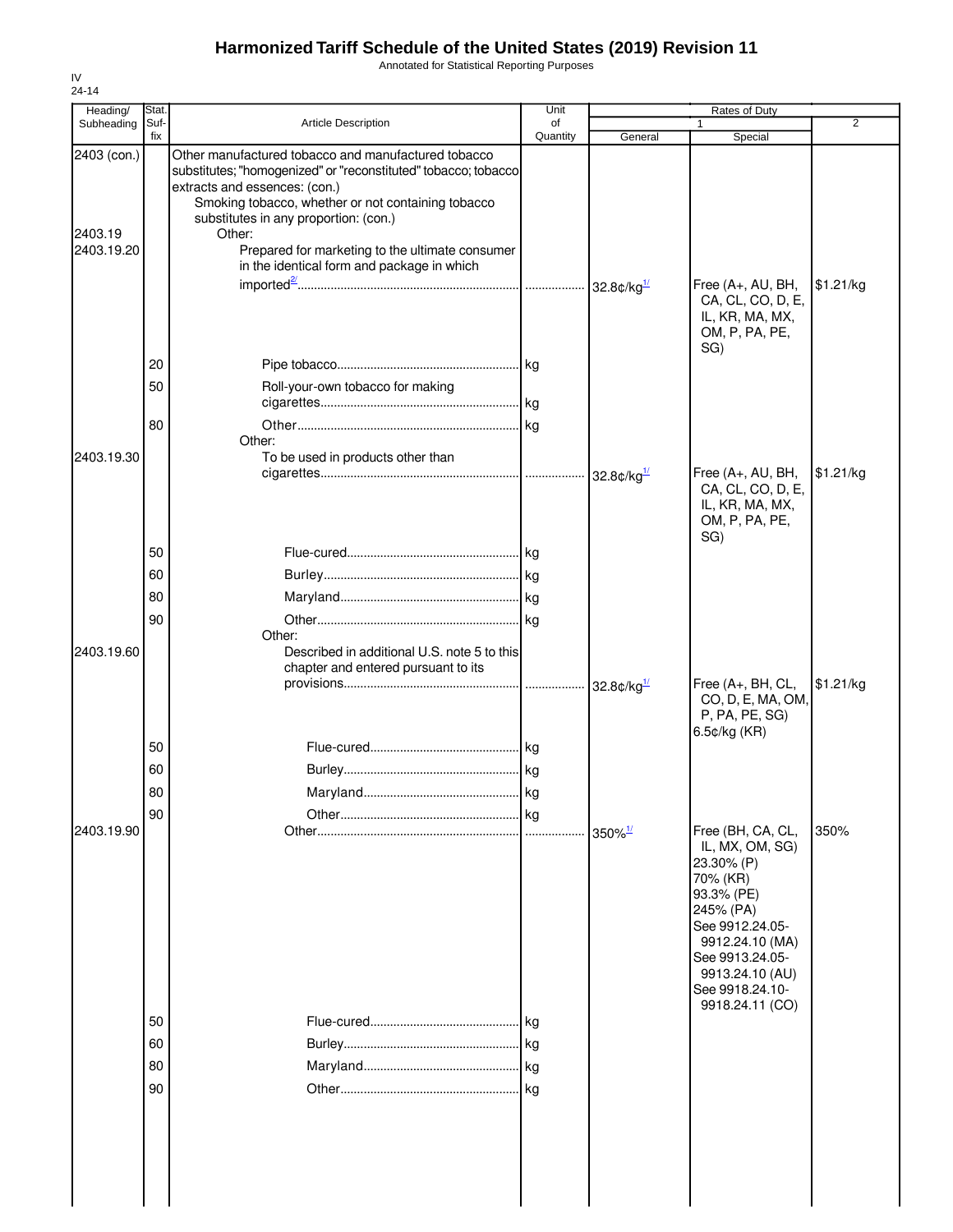Annotated for Statistical Reporting Purposes

| Heading/                                | <b>Stat</b>          |                                                                                                                                                                                                               | Unit           |                     |                                                                                                                                           |                |
|-----------------------------------------|----------------------|---------------------------------------------------------------------------------------------------------------------------------------------------------------------------------------------------------------|----------------|---------------------|-------------------------------------------------------------------------------------------------------------------------------------------|----------------|
| Subheading                              | Suf-<br>fix          | Article Description                                                                                                                                                                                           | of<br>Quantity | General             | Special                                                                                                                                   | $\overline{2}$ |
| 2403 (con.)<br>2403.91<br>2403.91.20 00 |                      | Other manufactured tobacco and manufactured tobacco<br>substitutes; "homogenized" or "reconstituted" tobacco; tobacco<br>extracts and essences: (con.)<br>Other:<br>"Homogenized" or "reconstituted" tobacco: |                |                     | Free (A, AU, BH,<br>CA, CL, CO, D, E,<br>IL, KR, MA, MX,<br>OM, P, PA, PE,<br>SG)                                                         | \$6.45/kg      |
| 2403.91.43                              |                      | Other:<br>To be used in products other than                                                                                                                                                                   |                | 19.9 $\frac{d}{dx}$ | Free (A+, AU, BH,<br>CA, CL, CO, D, E,<br>IL, KR, MA, MX,<br>OM, P, PA, PE,                                                               | \$1.10/kg      |
| 2403.91.45                              | 50<br>60<br>80<br>90 | Other:<br>Described in additional U.S. note 5 to this<br>chapter and entered pursuant to its                                                                                                                  |                | 19.9¢/kg            | SG)<br>Free (A+, BH, CL,<br>CO, D, E, MA, OM,<br>P, PA, PE, SG)                                                                           | \$1.10/kg      |
| 2403.91.47                              | 50<br>60<br>80<br>90 |                                                                                                                                                                                                               |                | 350%                | 3.9¢/kg (KR)<br>Free (BH, CA, CL,<br>IL, MX, OM, SG)<br>23.30% (P)<br>70% (KR)                                                            | 350%           |
|                                         | 50<br>60<br>80<br>90 |                                                                                                                                                                                                               |                |                     | 93.3% (PE)<br>245% (PA)<br>See 9912.24.05-<br>9912.24.10 (MA)<br>See 9913.24.05-<br>9913.24.10 (AU)<br>See 9918.24.10-<br>9918.24.11 (CO) |                |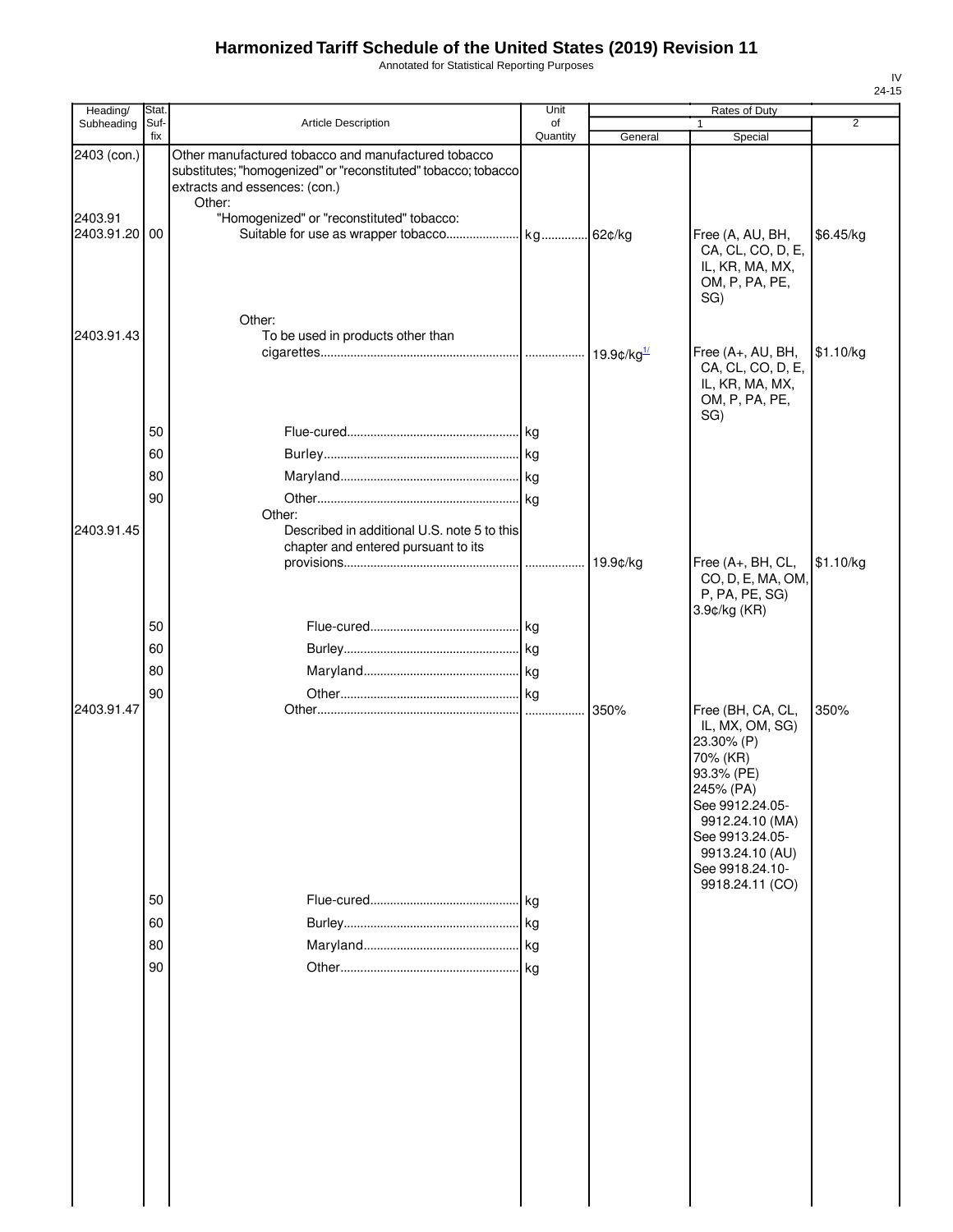Annotated for Statistical Reporting Purposes

| Heading/                             | Stat. |                                                                                                                                                                                                                                                                                    | Unit           | Rates of Duty |                                                                                    |                |  |
|--------------------------------------|-------|------------------------------------------------------------------------------------------------------------------------------------------------------------------------------------------------------------------------------------------------------------------------------------|----------------|---------------|------------------------------------------------------------------------------------|----------------|--|
| Subheading Suf-                      | fix   | Article Description                                                                                                                                                                                                                                                                | of<br>Quantity | General       | $\mathbf{1}$<br>Special                                                            | $\overline{2}$ |  |
| 2403 (con.)<br>2403.99<br>2403.99.20 |       | Other manufactured tobacco and manufactured tobacco<br>substitutes; "homogenized" or "reconstituted" tobacco; tobacco<br>extracts and essences: (con.)<br>Other: (con.)<br>Other:<br>Prepared for marketing to the ultimate consumer<br>in the identical form and package in which |                |               | Free (A+, AU, BH,<br>CA, CL, CO, D, E,<br>IL, KR, MA, MX,<br>OM, P, PA, PE,<br>SG) | \$1.21/kg      |  |
|                                      | 30    |                                                                                                                                                                                                                                                                                    |                |               |                                                                                    |                |  |
|                                      | 40    |                                                                                                                                                                                                                                                                                    |                |               |                                                                                    |                |  |
|                                      | 90    |                                                                                                                                                                                                                                                                                    |                |               |                                                                                    |                |  |
|                                      |       |                                                                                                                                                                                                                                                                                    |                |               |                                                                                    |                |  |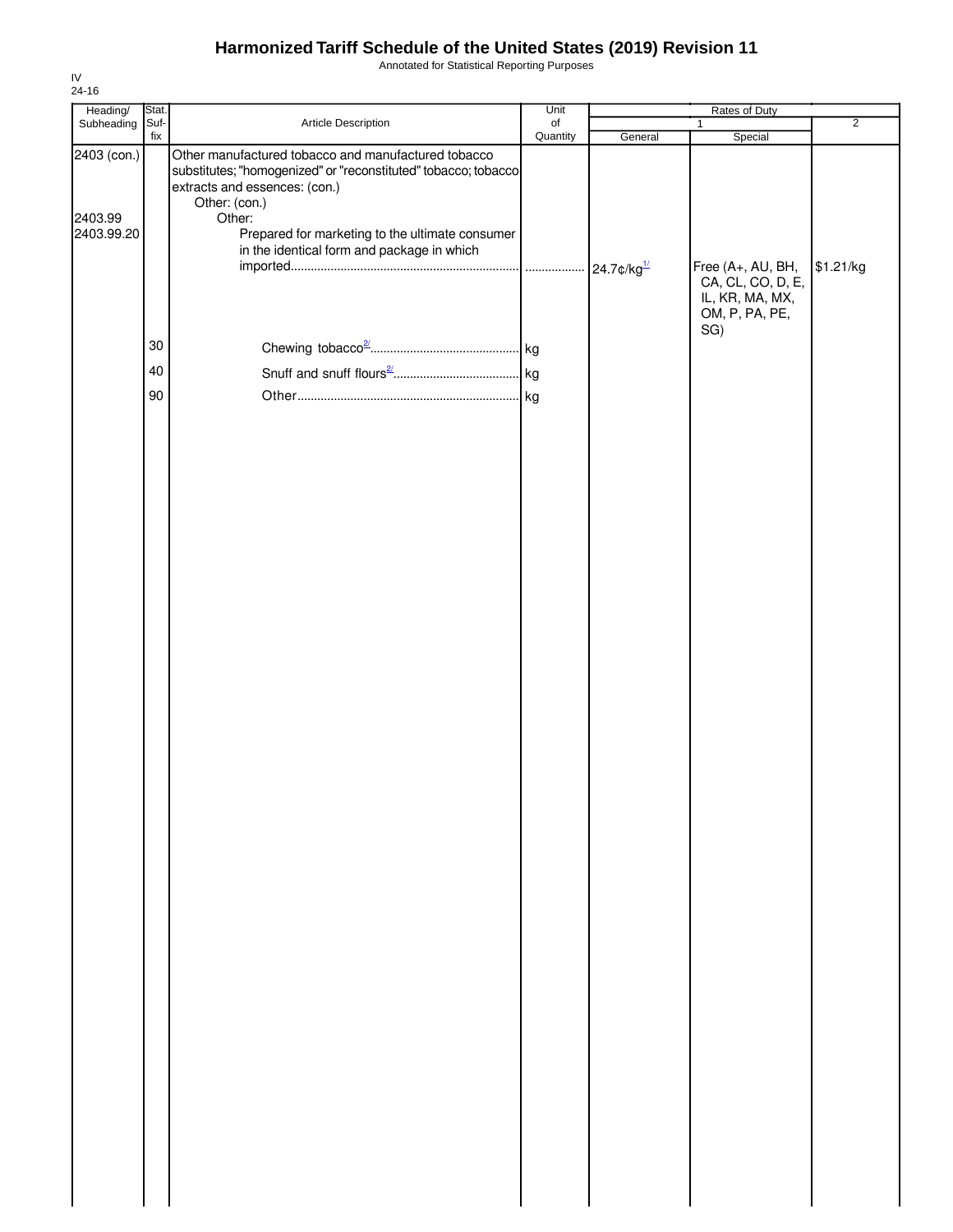Annotated for Statistical Reporting Purposes

| Heading/    | Stat.       |                                                                                                                                                                         | Unit           |                                      |                                                                                                                                                                                                             |           |
|-------------|-------------|-------------------------------------------------------------------------------------------------------------------------------------------------------------------------|----------------|--------------------------------------|-------------------------------------------------------------------------------------------------------------------------------------------------------------------------------------------------------------|-----------|
| Subheading  | Suf-<br>fix | Article Description                                                                                                                                                     | of<br>Quantity | General                              | 1<br>Special                                                                                                                                                                                                | 2         |
| 2403 (con.) |             | Other manufactured tobacco and manufactured tobacco<br>substitutes; "homogenized" or "reconstituted" tobacco; tobacco<br>extracts and essences: (con.)<br>Other: (con.) |                |                                      |                                                                                                                                                                                                             |           |
| 2403.99     |             | Other: (con.)                                                                                                                                                           |                |                                      |                                                                                                                                                                                                             |           |
| (con.)      |             | Other:                                                                                                                                                                  |                |                                      |                                                                                                                                                                                                             |           |
| 2403.99.30  |             | To be used in products other than                                                                                                                                       |                |                                      | Free (A+, AU, BH,                                                                                                                                                                                           | \$1.21/kg |
|             |             |                                                                                                                                                                         |                |                                      | CA, CL, CO, D, E,<br>IL, KR, MA, MX,<br>OM, P, PA, PE,<br>SG)                                                                                                                                               |           |
|             | 50          |                                                                                                                                                                         |                |                                      |                                                                                                                                                                                                             |           |
|             | 60          |                                                                                                                                                                         |                |                                      |                                                                                                                                                                                                             |           |
|             | 65          | Other:<br>Partially manufactured, blended or                                                                                                                            |                |                                      |                                                                                                                                                                                                             |           |
|             |             |                                                                                                                                                                         |                |                                      |                                                                                                                                                                                                             |           |
|             | 70          |                                                                                                                                                                         |                |                                      |                                                                                                                                                                                                             |           |
| 2403.99.60  |             | Other:<br>Described in additional U.S. note 5 to this<br>chapter and entered pursuant to its                                                                            |                |                                      |                                                                                                                                                                                                             |           |
|             |             |                                                                                                                                                                         |                | $\cdot \cdot$ 24.7¢/kg $\frac{1}{2}$ | Free (A+, BH, CL,<br>CO, D, E, MA, OM,<br>P, PA, PE, SG)                                                                                                                                                    | \$1.21/kg |
|             | 50          |                                                                                                                                                                         |                |                                      | 4.9¢/kg (KR)                                                                                                                                                                                                |           |
|             | 60          |                                                                                                                                                                         |                |                                      |                                                                                                                                                                                                             |           |
|             |             | Other:                                                                                                                                                                  |                |                                      |                                                                                                                                                                                                             |           |
|             | 65          | Partially manufactured, blended                                                                                                                                         |                |                                      |                                                                                                                                                                                                             |           |
|             | 70          |                                                                                                                                                                         |                |                                      |                                                                                                                                                                                                             |           |
| 2403.99.90  |             |                                                                                                                                                                         |                | $350\%$ <sup>1/</sup>                | Free (BH, CA, CL,<br>IL, MX, OM, SG)<br>23.30% (P)<br>70% (KR)<br>93.3% (PE)<br>245% (PA)<br>See 9912.24.05-<br>9912.24.10 (MA)<br>See 9913.24.05-<br>9913.24.10 (AU)<br>See 9918.24.10-<br>9918.24.11 (CO) | 350%      |
|             | 50          |                                                                                                                                                                         |                |                                      |                                                                                                                                                                                                             |           |
|             | 60          | Other:                                                                                                                                                                  |                |                                      |                                                                                                                                                                                                             |           |
|             | 65          | Partially manufactured, blended                                                                                                                                         |                |                                      |                                                                                                                                                                                                             |           |
|             | 70          |                                                                                                                                                                         |                |                                      |                                                                                                                                                                                                             |           |
|             |             |                                                                                                                                                                         |                |                                      |                                                                                                                                                                                                             |           |
|             |             |                                                                                                                                                                         |                |                                      |                                                                                                                                                                                                             |           |